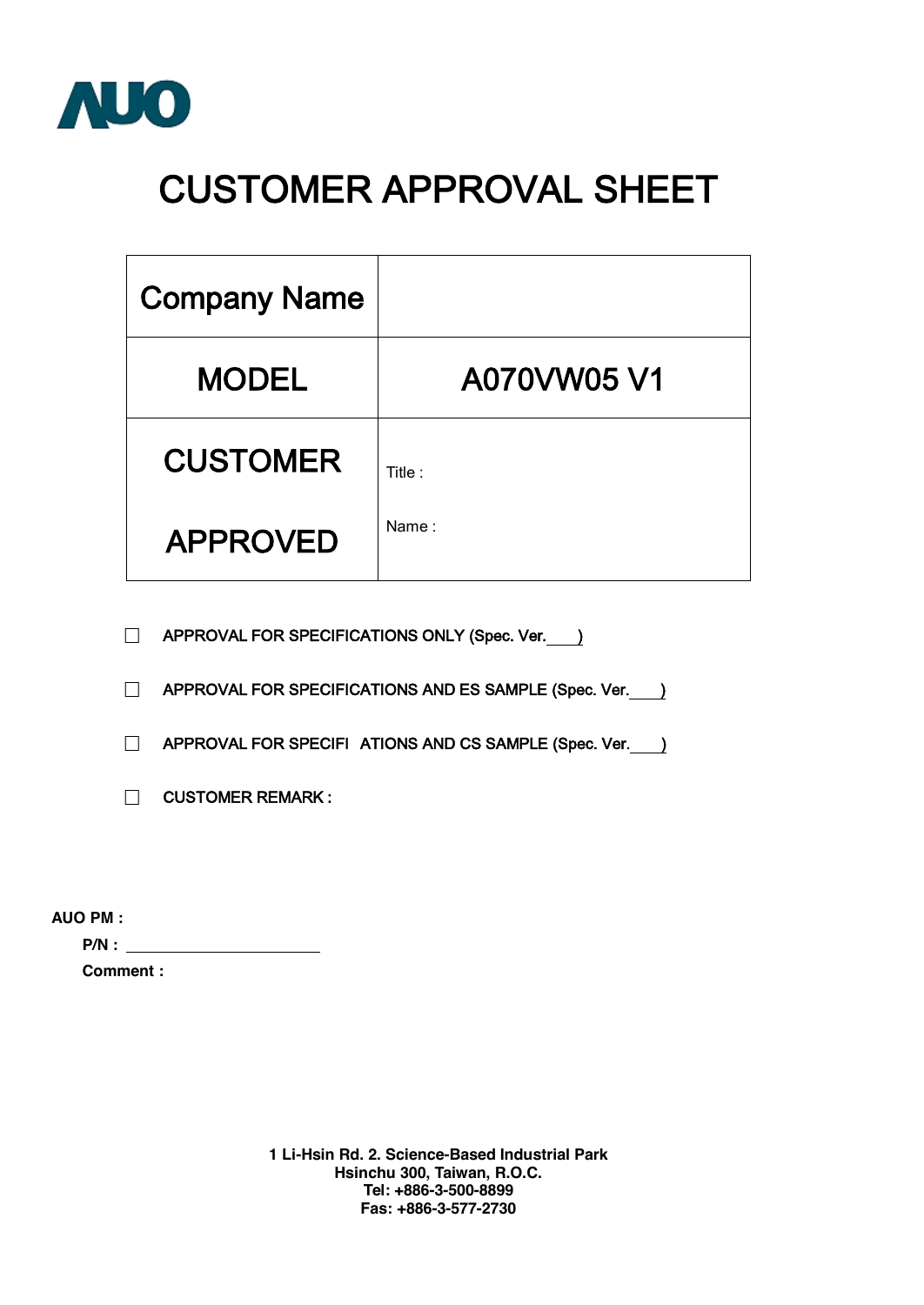

| Doc. version : | 0 O        |  |  |  |
|----------------|------------|--|--|--|
| Total pages :  | 24         |  |  |  |
| Date           | 2008/09/19 |  |  |  |

# **Product Specification**

## **7.0" COLOR TFT-LCD M DULE/PANEL**

## **Model Name: A070VW05 V1**

**Planned Lifetime:** From 2008/Sep To 2010/Jul **Phase-out Control:** From 2010/Jan To 2010/Jul **EOL Schedule:** 2010/Jul

< ◆ >Preliminary Specification

< >Final Specification

Note: The content of this specification is subject to change.

© 2008 AU Optronics All Rights Reserved, Do Not Copy.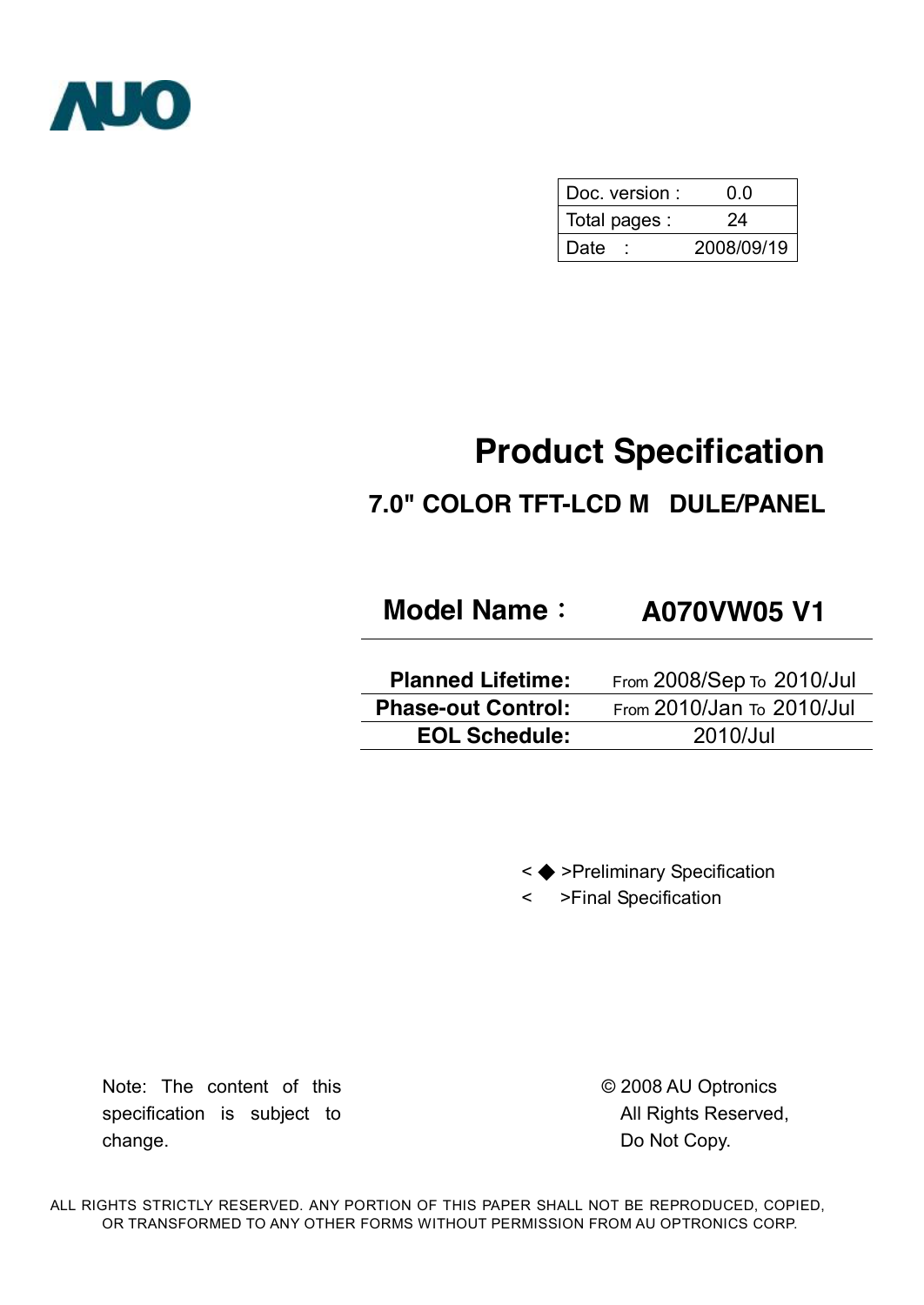

Page: 1/24

#### Record of Revision

| <b>Version</b> | <b>Revise Date</b> | Page | Content            |
|----------------|--------------------|------|--------------------|
| $0.0\,$        | 2008/09/19         |      | <b>First Draft</b> |
|                |                    |      |                    |
|                |                    |      |                    |
|                |                    |      |                    |
|                |                    |      |                    |
|                |                    |      |                    |
|                |                    |      |                    |
|                |                    |      |                    |
|                |                    |      |                    |
|                |                    |      |                    |
|                |                    |      |                    |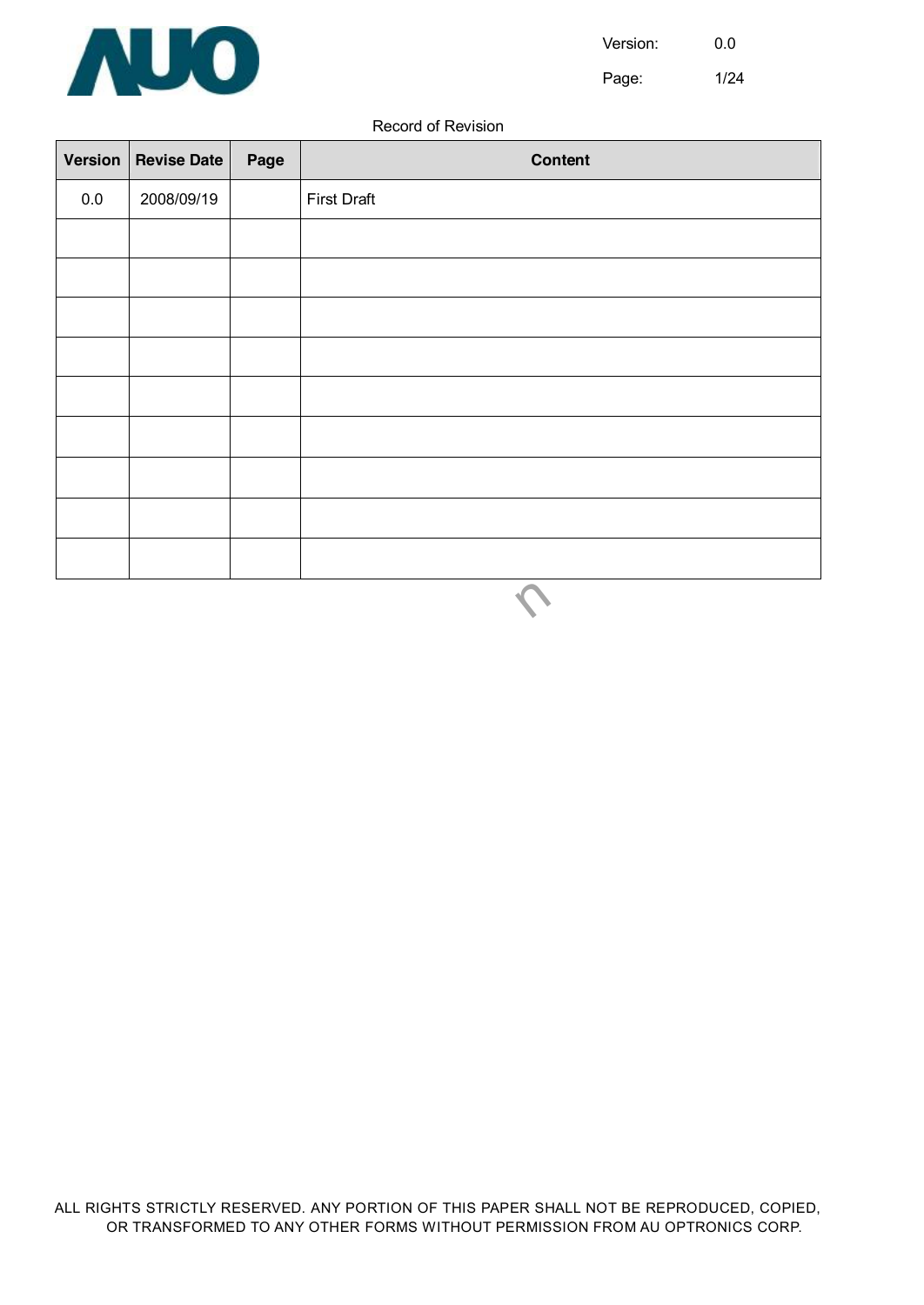

 $2/24$ Page:

### **Contents**

| А. |  |
|----|--|
| В. |  |
|    |  |
|    |  |
| C. |  |
|    |  |
|    |  |
|    |  |
|    |  |
|    |  |
| D. |  |
| Е. |  |
| F. |  |
|    |  |
|    |  |
|    |  |
| G. |  |
|    |  |
|    |  |
|    |  |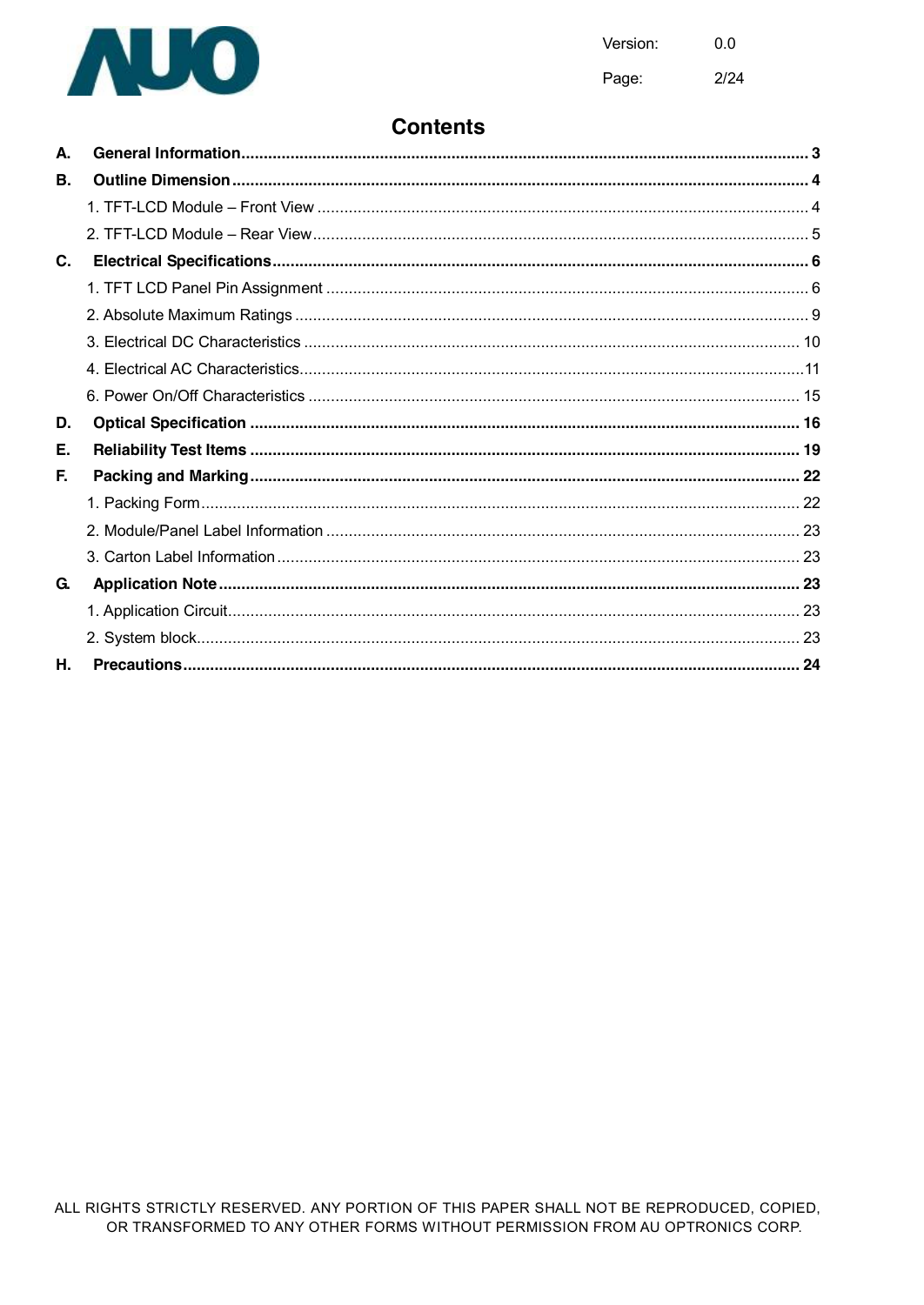

#### **A. General Information**

A070VW05 V1 is an a-Si type Thin Film Transistor Liquid crystal Display (TFT-LCD). This model is composed of a TFT-LCD, driver IC, FPC (flexible printed circuit), PCB with LCD driving circuit, and a backlight unit. This product is mainly for car after-market, and other suitable application.

| NO. | <b>Item</b>                | <b>Unit</b> | <b>Specification</b>                   | <b>Remark</b> |
|-----|----------------------------|-------------|----------------------------------------|---------------|
| 1   | <b>Screen Size</b>         | inch        | 7.0(Diagonal)                          |               |
| 2   | <b>Display Resolution</b>  | dot         | 800RGB(H)×480(V)                       |               |
| 3   | <b>Overall Dimension</b>   | mm          | $165(H) \times 104(V) \times 4.065(T)$ | Note 1        |
| 4   | Active Area                | mm          | 152.40(H)×91.44(V)                     |               |
| 5   | <b>Pixel Pitch</b>         | mm          | $0.1905(H) \times 0.1905(V)$           |               |
| 6   | <b>Color Configuration</b> |             | R. G. B. Stripe                        | Note 2        |
| 7   | <b>Color Depth</b>         |             | 16.7M Colors                           | Note 3        |
| 8   | <b>NTSC Ratio</b>          | $\%$        | 50                                     |               |
| 9   | Display Mode               |             | Normally White                         |               |
| 10  | Panel surface Treatment    |             | Anti-Glare, 3H                         |               |
| 11  | Weight                     | g           | <b>TBD</b>                             |               |
| 12  | Power Consumption          | W           | <b>TBD</b>                             | Note 4        |
| 13  | Viewing direction          |             | 6 o'clock (gray inversion)             |               |

Note 1: Not include FPC and protect film. Refer next page to get further information.





Note 3: The full color display depends on 24-bit data signal  $(pin 5~28)$ . Note 4: Please refer to Electrical Characteristics chapter.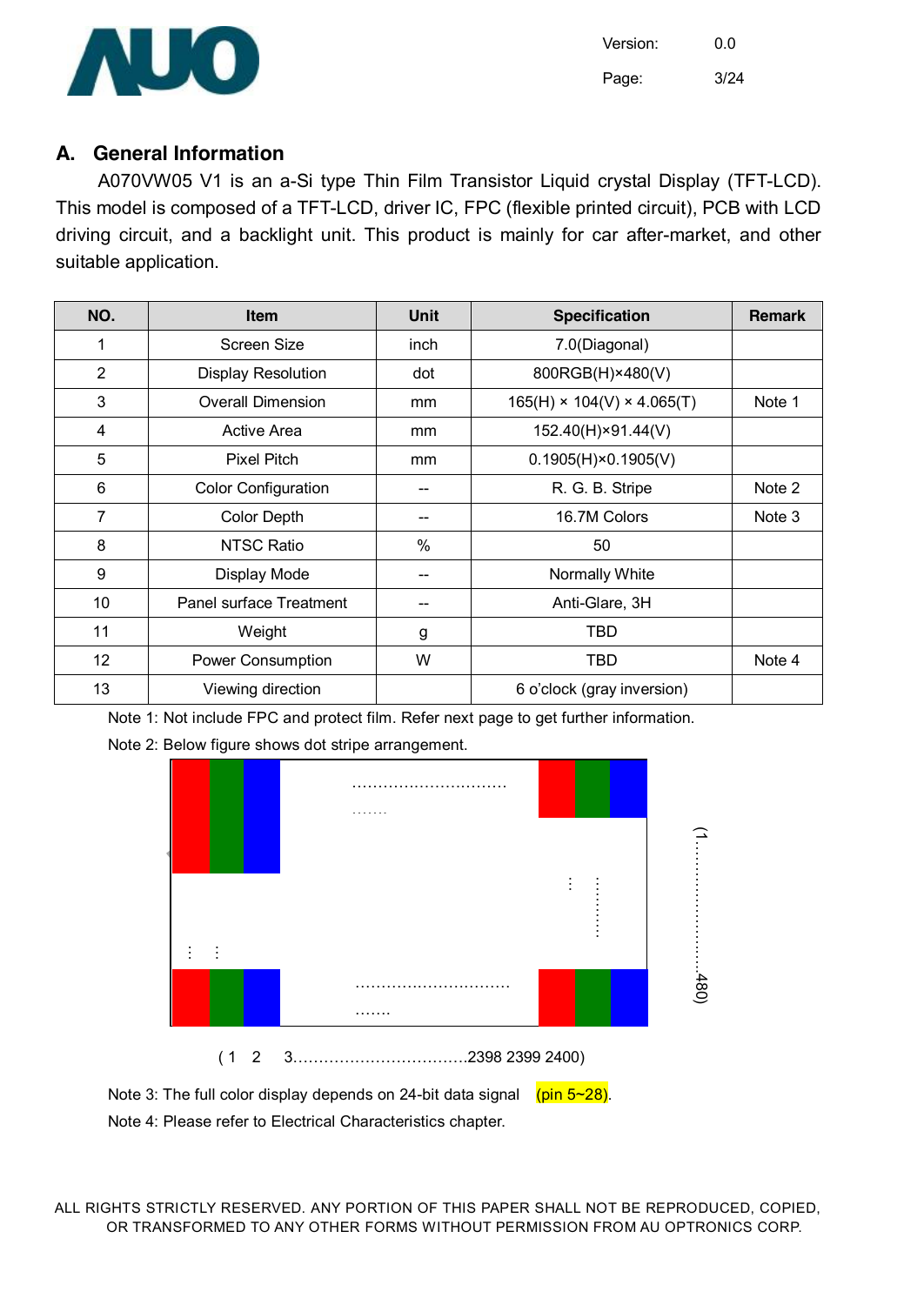

**B. Outline Dimension** 



Notes: ".Ceneral tolerance is +/- 0,3<br>"2.The bending radius of FPC should be large than 0,6<br>"3.Unit: mm



ALL RIGHTS STRICTLY RESERVED. ANY PORTION OF THIS PAPER SHALL NOT BE REPRODUCED, COPIED, OR TRANSFORMED TO ANY OTHER FORMS WITHOUT PERMISSION FROM AU OPTRONICS CORP.

Version: 0.0

Page: 4/24

τ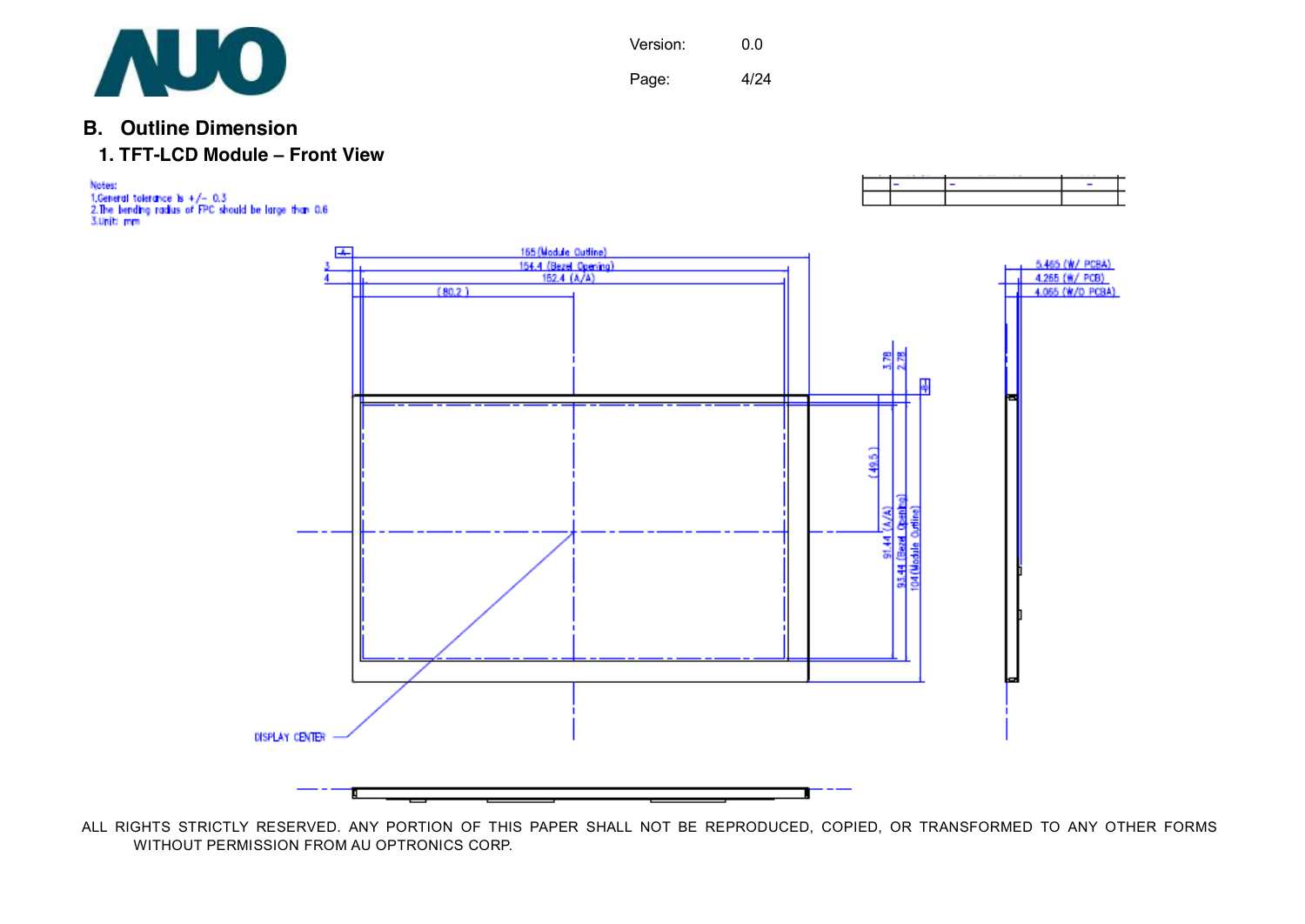

Version: 0.0 Page: 5/24

#### **2. TFT-LCD Module – Rear View**

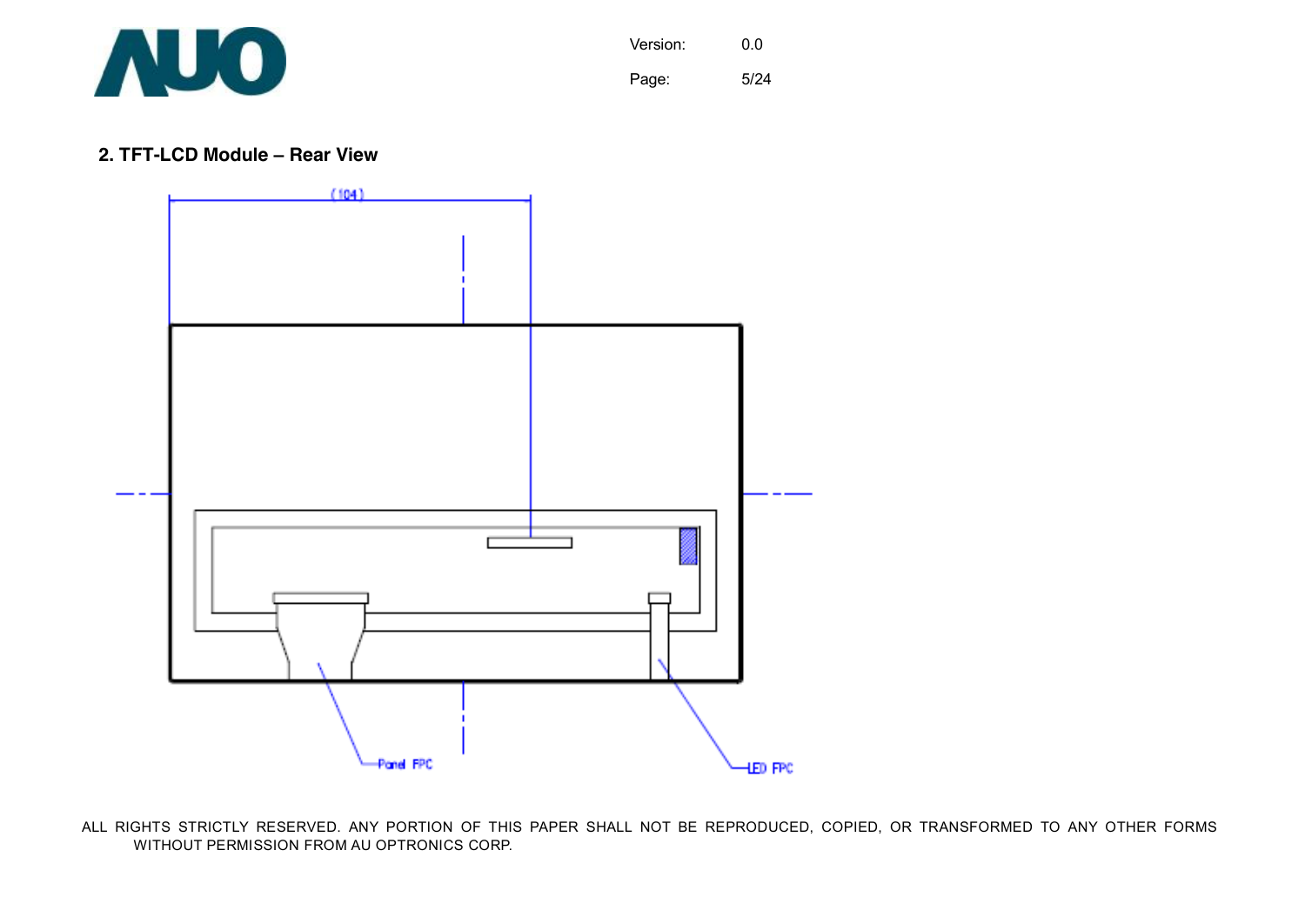

Page: 6/24

## **C. Electrical Specifications**

#### **1. TFT LCD Panel Pin Assignment**

| Pin no         | <b>Symbol</b>   | I/O          | <b>Description</b>             | <b>Remark</b> |
|----------------|-----------------|--------------|--------------------------------|---------------|
| 1              | <b>AGND</b>     |              |                                |               |
| $\overline{2}$ | <b>AVDD</b>     | P            | Analog power supply voltage    |               |
| 3              | <b>VCC</b>      | P            | <b>System Power Supply</b>     |               |
| 4              | <b>GRB</b>      |              |                                |               |
| 5              | DR <sub>0</sub> | $\mathbf{I}$ | Graphic Data R0 (LSB)          |               |
| 6              | DR <sub>1</sub> | T            | Graphic Data R1                |               |
| $\overline{7}$ | DR <sub>2</sub> | T            | Graphic Data R2                |               |
| 8              | DR <sub>3</sub> | T            | Graphic Data R3                |               |
| 9              | DR <sub>4</sub> | T            | Graphic Data R4                |               |
| 10             | DR <sub>5</sub> | T            | Graphic Data R5                |               |
| 11             | DR <sub>6</sub> | T            | Graphic Data R6                |               |
| 12             | DR7             | T            | Graphic Data R7 (MSB)          |               |
| 13             | DG <sub>0</sub> | T            | Graphic Data G0 (LSB)          |               |
| 14             | DG1             | T            | Graphic Data G1                |               |
| 15             | DG <sub>2</sub> | T            | Graphic Data G2                |               |
| 16             | DG <sub>3</sub> | T            | Graphic Data G3                |               |
| 17             | DG4             | T            | Graphic Data G4                |               |
| 18             | DG <sub>5</sub> | T            | Graphic Data G5                |               |
| 19             | DG <sub>6</sub> | T            | Graphic Data G6                |               |
| 20             | DG7             | $\mathbf{I}$ | Graphic Data G7 (MSB)          |               |
| 21             | DB <sub>0</sub> | T            | Graphic Data B0 (LSB)          |               |
| 22             | DB1             | T            | Graphic Data B1                |               |
| 23             | DB <sub>2</sub> | T            | Graphic Data B2                |               |
| 24             | DB <sub>3</sub> | T            | Graphic Data B3                |               |
| 25             | DB4             | $\mathsf{I}$ | Graphic Data B4                |               |
| 26             | DB <sub>5</sub> | T            | Graphic Data B5                |               |
| 27             | DB <sub>6</sub> | T            | Graphic Data B6                |               |
| 28             | DB7             | T            | Graphic Data B7 (MSB)          |               |
| 29             | <b>DCLK</b>     | L            | Data clock Input               |               |
| 30             | DE              | T            | Data enable Input (Low active) |               |
| 31             | <b>HSYNC</b>    | T            | Horizontal sync input          |               |
| 32             | <b>VSYNC</b>    | T            | Vertical sync input            |               |
| 33             | <b>VCC</b>      | $\mathsf{P}$ | <b>System Power Supply</b>     |               |
| 34             | <b>GND</b>      | P            | System Ground                  |               |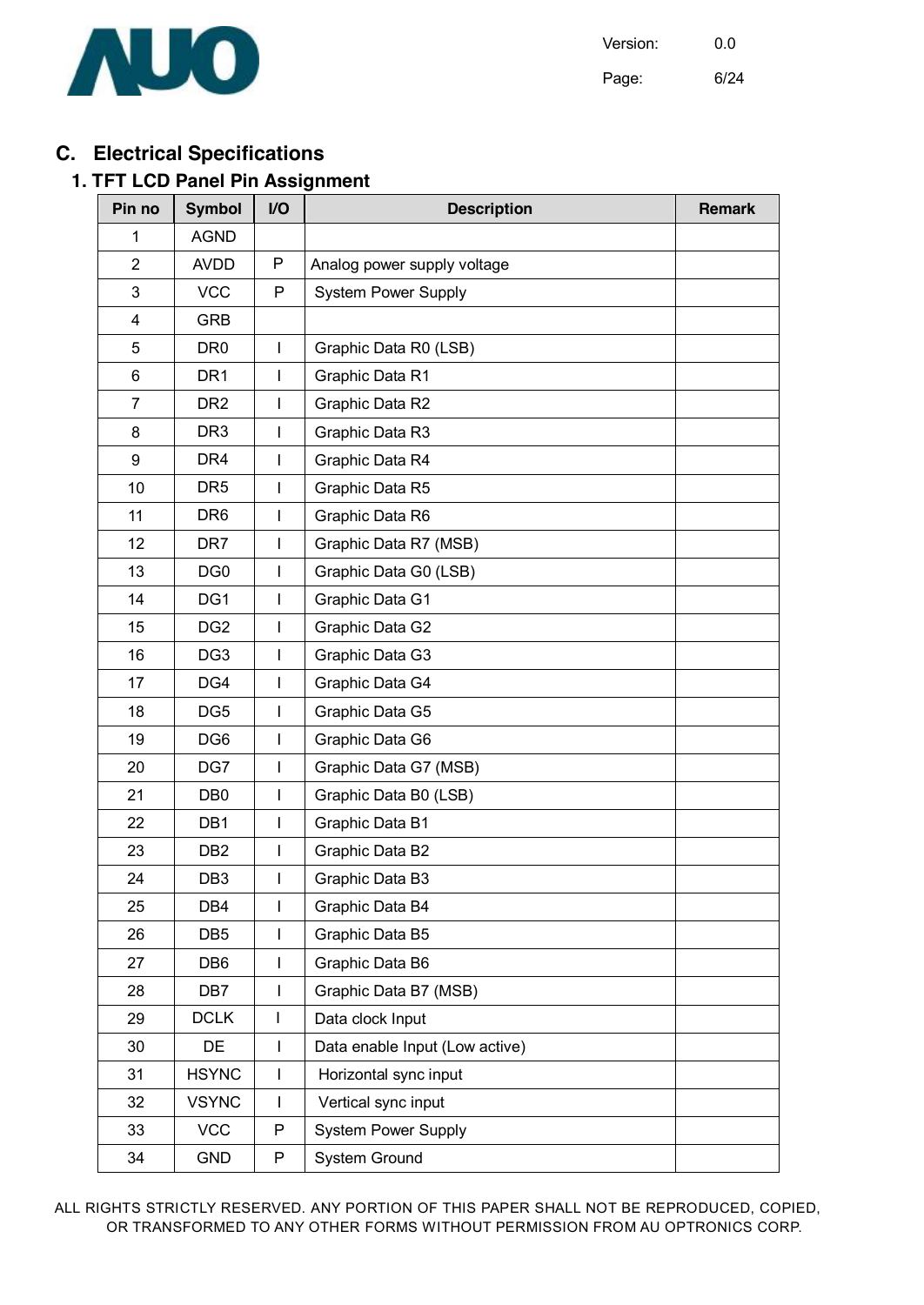

Page: 7/24

| 35 | <b>AVDD</b>    |   |                                               |  |
|----|----------------|---|-----------------------------------------------|--|
| 36 | <b>VCOMin</b>  |   |                                               |  |
| 37 | V10            |   |                                               |  |
| 38 | V9             |   |                                               |  |
| 39 | V8             |   |                                               |  |
| 40 | V7             |   |                                               |  |
| 41 | V <sub>6</sub> |   |                                               |  |
| 42 | V <sub>5</sub> |   |                                               |  |
| 43 | V <sub>4</sub> |   |                                               |  |
| 44 | V <sub>3</sub> |   |                                               |  |
| 45 | V <sub>2</sub> |   |                                               |  |
| 46 | V <sub>1</sub> |   |                                               |  |
| 47 | <b>VGH</b>     | P | Positive power supply voltage for Gate driver |  |
| 48 | <b>GVCC</b>    |   |                                               |  |
| 49 | <b>VGL</b>     | P | Negative power supply voltage for Gate driver |  |
| 50 | <b>GGND</b>    |   |                                               |  |

I: Input pin; P: Power pin; G: Ground pin;

Note 1. GND iand GNDLED are connected together in AUO module.



#### **2. Backlight Pin Assignment**

Recommended connector : HRS FH28-60S-0.5SH

| Pin no | <b>Symbol</b> | <b>VO</b> | <b>Description</b>                   | <b>Remark</b> |
|--------|---------------|-----------|--------------------------------------|---------------|
|        | <b>DRV</b>    |           | VLED boost transistor driving signal |               |
|        | <b>VLED</b>   | P         | LED power supply                     |               |
|        | <b>GNDLED</b> | P         | LED ground                           |               |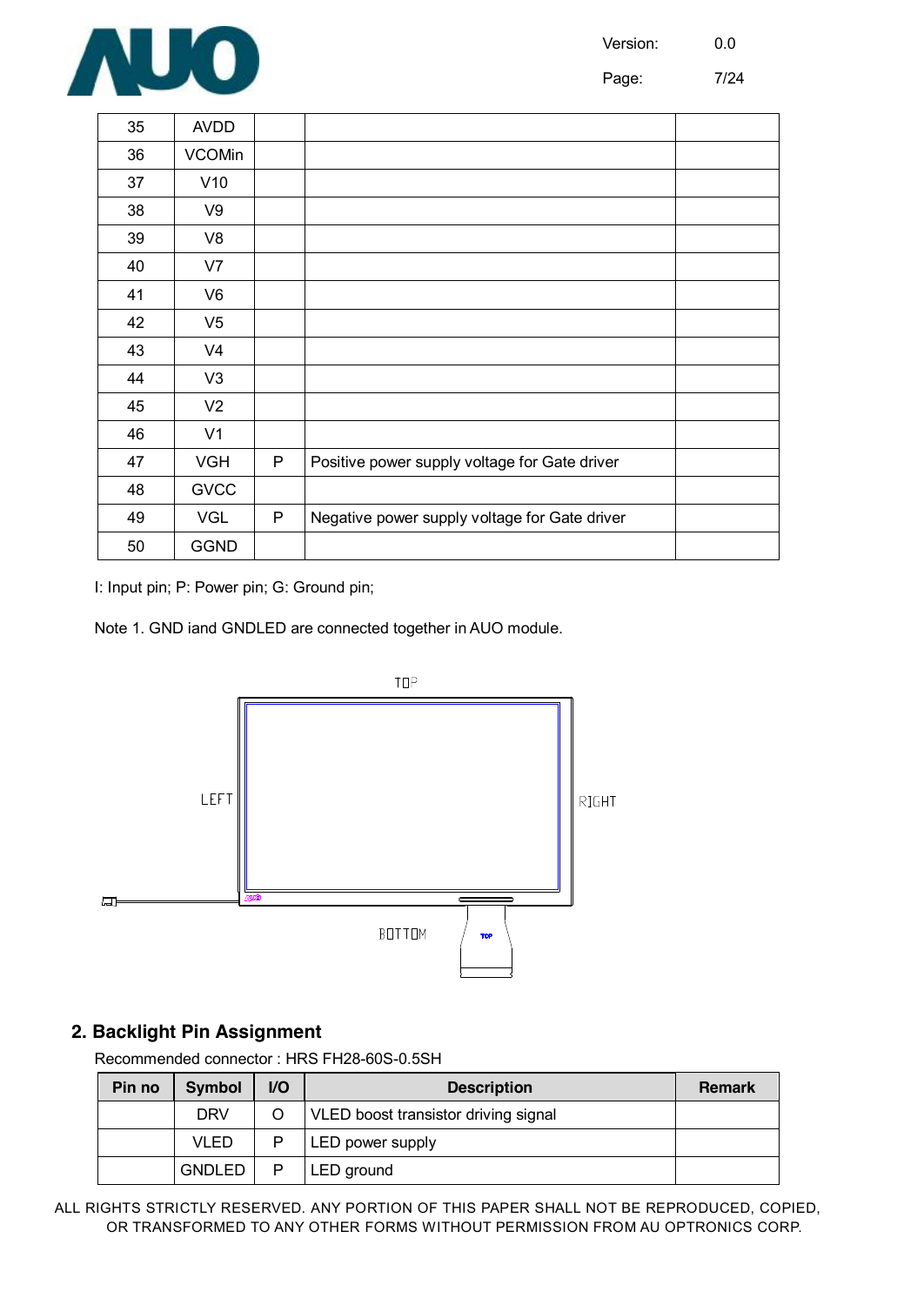

**AUO** 

Page: 8/24

| FB.           | <b>Backlight LED cathode</b> |  |
|---------------|------------------------------|--|
| VLED+         | Backlight LED anode          |  |
| VLED-         | <b>Backlight LED cathode</b> |  |
| <b>LEDPWM</b> | LED system PWM signal        |  |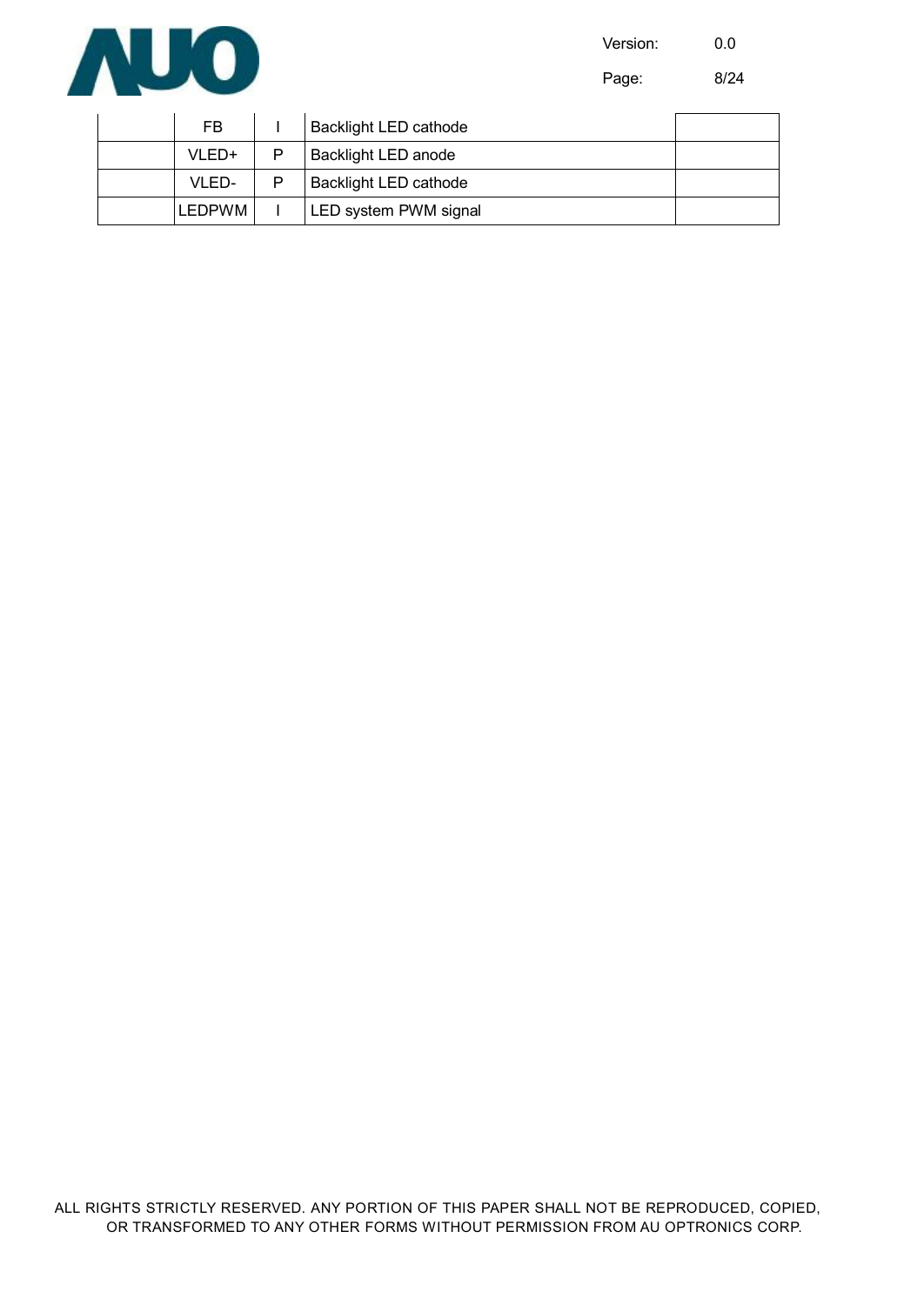

Page: 9/24

#### **2. Absolute Maximum Ratings**

| Item                 | <b>Symbol</b> | <b>Condition</b> | Min.   | Max. | Unit | <b>Remark</b>                   |
|----------------------|---------------|------------------|--------|------|------|---------------------------------|
|                      | <b>VCC</b>    | $GND=0$          | $-0.5$ | 5.0  | V    | <b>System Power Supply</b>      |
| Power voltage        | <b>VLED</b>   | <b>LEDGND</b>    | $-0.5$ | 6.0  | V    | <b>LED Circuit Power Supply</b> |
| Input signal voltage | Data          | $GND=0$          | $-0.3$ | 3.6  | V    | <b>Digital Signals</b>          |

Note 1: Functional operation should be restricted under ambient temperature (25℃).

Note2: Maximum ratings are those values beyond which damages to the device may occur. Functional operation should be restricted to the limits in the Electrical Characteristics chapter.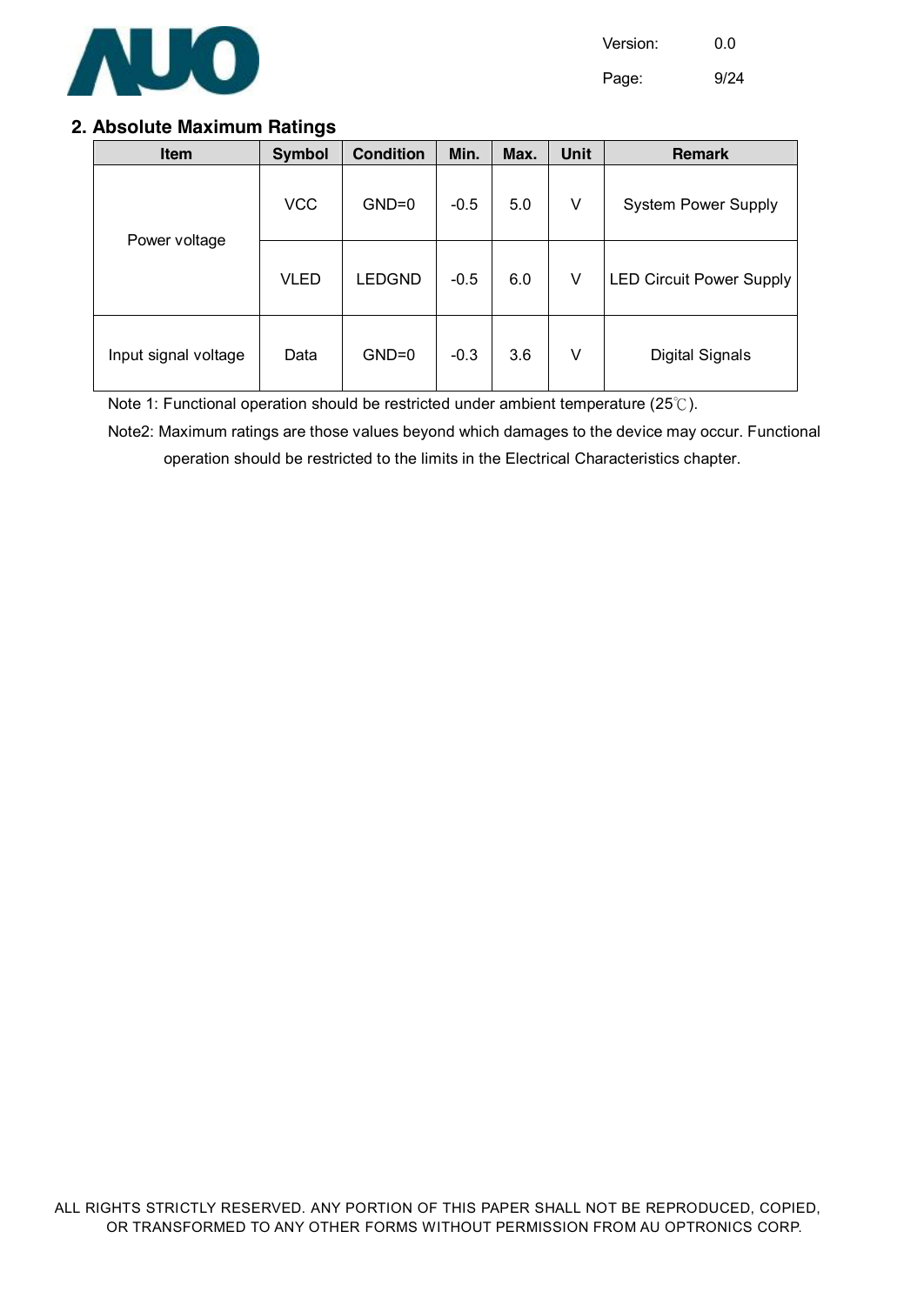

Page: 10/24

#### **3. Electrical DC Characteristics**

#### **a. Typical Operation Condition (GND = GNDLED = 0V)**

| <b>Item</b>    |         | <b>Symbol</b> | Min.       | Typ.                     | Max.       | <b>Unit</b> | <b>Remark</b>                   |
|----------------|---------|---------------|------------|--------------------------|------------|-------------|---------------------------------|
|                |         | <b>VCC</b>    | 3.0        | 3.3                      | V<br>3.6   |             | <b>System Power Supply</b>      |
| Power Voltage  |         | <b>VLED</b>   | 4.5        | 5.0                      | 5.5        | V           | <b>LED Cirucit Power Supply</b> |
| Input          | H Level | <b>VIH</b>    | 0.7xVCC    | $\overline{\phantom{a}}$ | <b>VCC</b> | V           |                                 |
| Signal Voltage | L Level | <b>VIL</b>    | <b>GND</b> | --                       | 0.3xVCC    | V           |                                 |

#### **b. Current Consumption (LEDGND=GND=0V)**

| <b>Parameter</b>       | <b>Condition</b><br><b>Symbol</b> |               | Min.                     | Typ.       | Max.       | <b>Unit</b> | <b>Remark</b> |
|------------------------|-----------------------------------|---------------|--------------------------|------------|------------|-------------|---------------|
| Input Current for VCC  | <b>Ivcc</b>                       | $VCC = 3.3V$  | $\overline{\phantom{a}}$ | <b>TBD</b> | <b>TBD</b> | mA          | Note 1, 2     |
| Input Current for VLED | $I_{\text{VLED}}$                 | $VLED = 5.0V$ | ۰                        | <b>TBD</b> | <b>TBD</b> | mA          | Note 1, 2     |

Note 1:Test Condition is under typical Eletrical DC and AC characteristics.

Note 2: Test pattern is the following picture.



#### **c. Backlight Driving Conditions**

The backlight (LED module) is suggested to drive by constant volatage/current with typical value.

|  | <auo> CCFL</auo> |
|--|------------------|
|  |                  |

| Parameter | <b>Symbol</b> | <b>Condition</b> | Min.    | Typ. | Max.    | Unit | <b>Remark</b> |
|-----------|---------------|------------------|---------|------|---------|------|---------------|
| Voltage   | V١            |                  | 636     | 675  | 747     | Vrms |               |
|           |               |                  | (8.0mA) |      | (4.0mA) |      |               |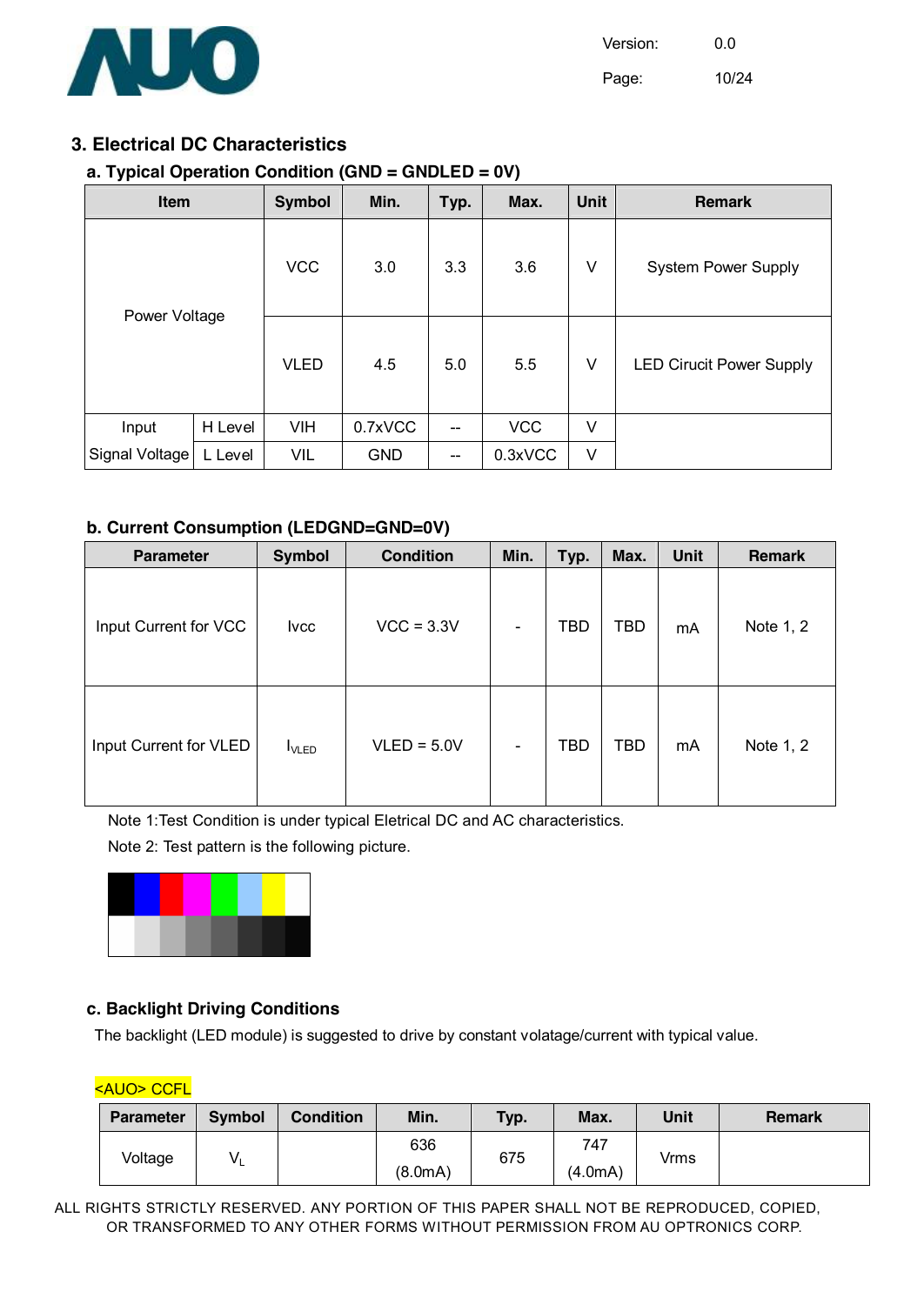

Page: 11/24

| Current           | JL.   |                          | 4.0    | 6.5                                            | 8.0                      | mA          |        |
|-------------------|-------|--------------------------|--------|------------------------------------------------|--------------------------|-------------|--------|
| Frequency         | $F_L$ |                          | 50     | 60                                             | 80                       | <b>KHz</b>  |        |
|                   |       | $T = 25^{\circ}$         | 1,420  | $\hspace{0.1mm}-\hspace{0.1mm}-\hspace{0.1mm}$ | <b>XXX</b>               | <b>Vrms</b> |        |
| Lamp<br>Start     |       | $T = 0^{\circ}$          | 1,850  | $\hspace{0.05cm}$                              | <b>XXX</b>               | <b>Vrms</b> |        |
| Voltage           | Vs    | T=-20℃                   | 1,950  | $\overline{\phantom{a}}$                       | <b>XXX</b>               | <b>Vrms</b> |        |
|                   |       | Dark                     | 1,950  | $\overline{\phantom{a}}$                       | <b>XXX</b>               | <b>Vrms</b> | Note 1 |
| Lamp Life<br>Time | $-$   | $\overline{\phantom{a}}$ | 20,000 | $\overline{\phantom{a}}$                       | $\overline{\phantom{m}}$ | Hours       | Note 2 |

Note 1: In 14lux dark environment after leaving for 24 hours

Note 2: The" Lamp life time" is defined as the module brightness decrease to 50% original brightness

at Ta=25 $^{\circ}$ C, I<sub>L</sub>=6mA. The lamp driving voltage is measured from the panel connector site.

The backlight (LED module, Note 1) is suggested to drive by constant current with typical value.

| Parameter                | Symbol | Min.                                           | Typ.                   | Max.       | Unit | Remark    |
|--------------------------|--------|------------------------------------------------|------------------------|------------|------|-----------|
| <b>LED Current</b>       |        | $- -$                                          | 25                     | 30         | mA   | Note 1    |
| <b>Power Consumption</b> | V,     | $\hspace{0.1mm}-\hspace{0.1mm}-\hspace{0.1mm}$ | 3.4                    | <b>XXX</b> |      |           |
| LED Life Time            |        | 10,000                                         | $\qquad \qquad \cdots$ | $- -$      | Hr   | Note 2, 3 |

Note 1: LED backlight is two parallel strings and one LED for each string is as below figure. Suggest to drive by 25mA for each LED string.



- Note 2: Define "LED Lifetime": brightness is decreased to 50% of the initial value. LED Lifetime is restricted under normal condition, ambient temperature =  $25^{\circ}$  and LED lightbar current = 35mA.
- Note 3: If i uses larger LED lightbar voltage/ current more than 25mA, it maybe decreases the LED lifetime.

#### **4. Electrical AC Characteristics**

#### **a. Signal AC Characteristics**

| <b>Parameter</b>       | Symbol                                 | Min. | Typ.  | Max.  | Unit | Remark                                    |
|------------------------|----------------------------------------|------|-------|-------|------|-------------------------------------------|
| DCLK duty cycle        |                                        | 40   | 50    | 60    | $\%$ | $t_{\text{cw}}$ / $t_{\text{DCLK}}$ x100% |
| VSYNC setup time       | $\boldsymbol{\mathrm{t}}_{\text{vst}}$ | 0    | $- -$ | $- -$ | ns   |                                           |
| VSYNC hold time        | $\mathfrak{t}_{\mathsf{vhd}}$          | 2    |       |       | ns   |                                           |
| HSYNC setup time       | $t_{\sf{hst}}$                         | 5    | $- -$ | $- -$ | ns   |                                           |
| <b>HSYNC</b> hold time | $t_{\text{hhd}}$                       | 10   |       |       | ns   |                                           |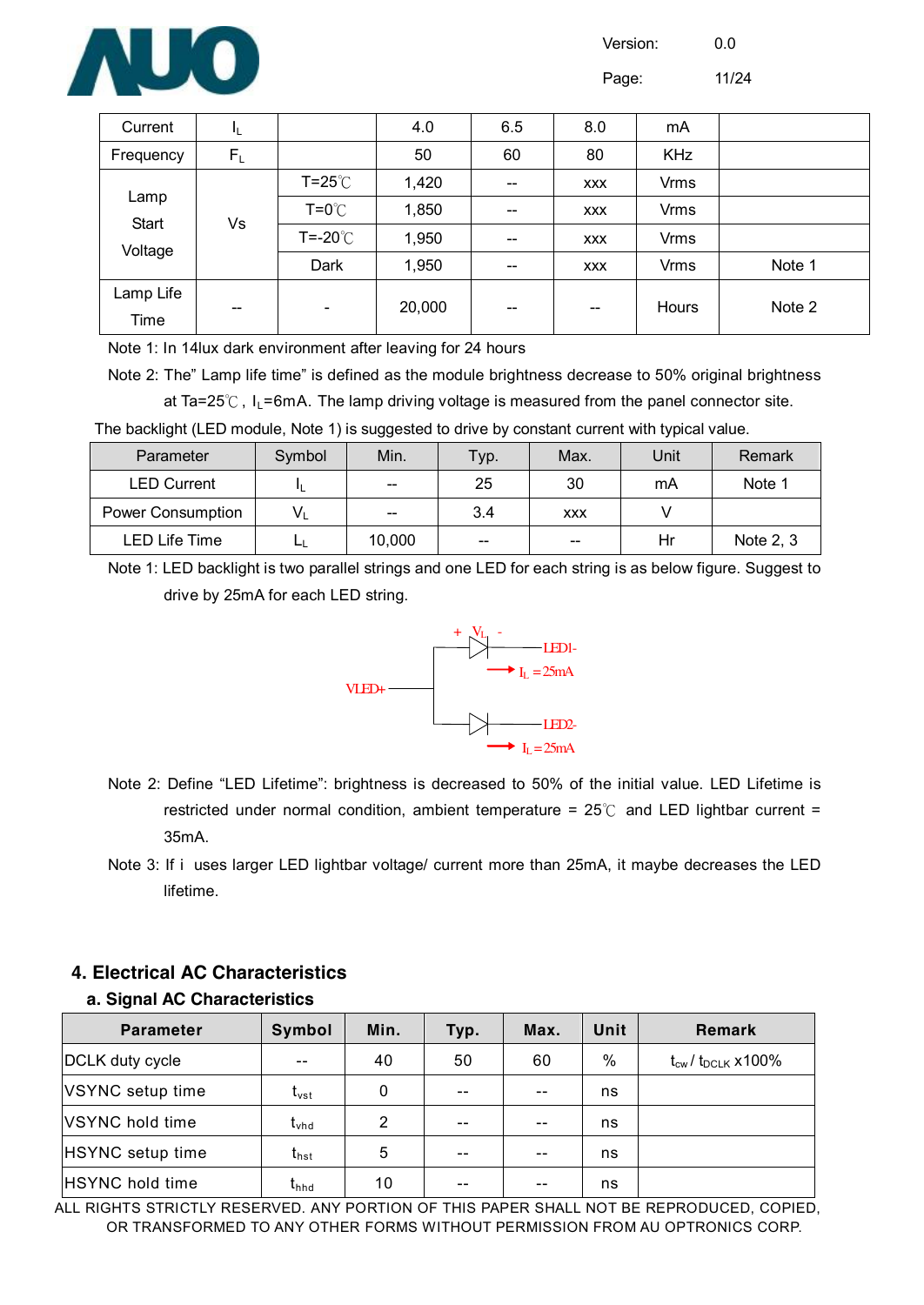

Page: 12/24

| Data Enable setup time  | $\sf t_{dst}$                              | 4  |    | ns         |                                              |
|-------------------------|--------------------------------------------|----|----|------------|----------------------------------------------|
| Data Enable hold time   | $T_{dhd}$                                  | 2  |    | ns         |                                              |
| Data setup time         | $\boldsymbol{\mathsf{t}}_{\mathsf{dst}}$   | 5  |    | ns         |                                              |
| Data hold time          | $\boldsymbol{\mathfrak{t}}_{\textsf{dhd}}$ | 10 |    | ns         |                                              |
| <b>LEDPWM</b> frequency |                                            |    | 20 | <b>kHz</b> |                                              |
| LEDPWM duty cycle       |                                            | 10 |    | %          | $t_{\text{lcw}}$ / $t_{\text{LEDPWM}}$ x100% |



t<sub>H</sub>: HSYNC period t<sub>DCLK</sub>: DCLK period  $t_{\text{cw}}$ : the width of DCLK high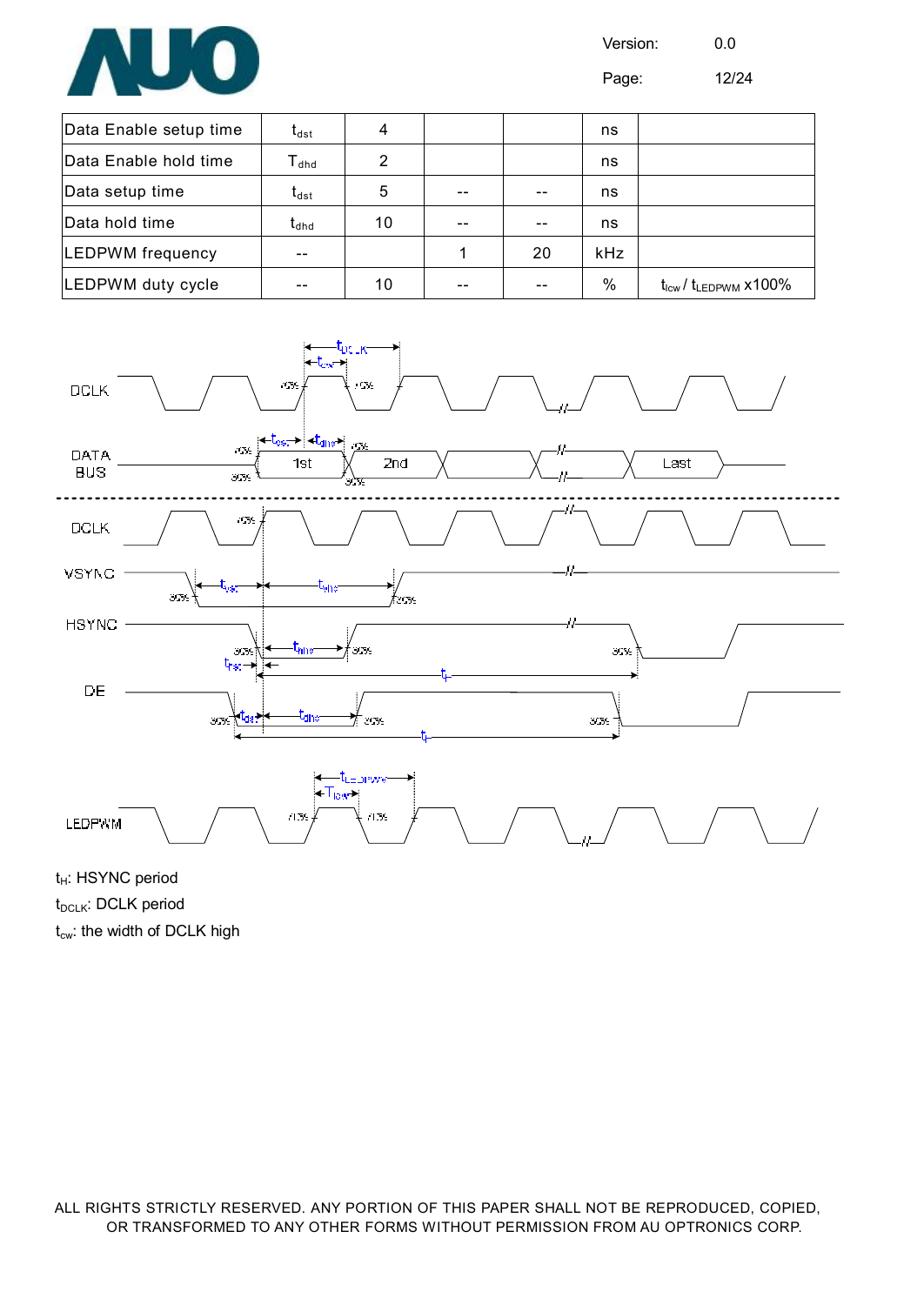

Version: 0.0 Page: 13/24

#### **b. Input Timing**



**Horizontal input timing. (HV mode)**



**Horizontal input timing. (DE mode)** 

#### Horizontal Input Timing

| <b>Parameter</b>                         | Symbol       | Min.  | Typ. | Max. | Unit        | <b>Remark</b> |
|------------------------------------------|--------------|-------|------|------|-------------|---------------|
| <b>DCLK</b> frequency                    | <b>FDCLK</b> | 25    | 33   | 40   | <b>MHz</b>  |               |
| DCLK period                              | <b>TDCLK</b> | 25    | 30.3 | 40   | ns          |               |
| Hsync Period (=THD+THBL)                 | TH           | TBD   | 1056 | 1088 | <b>DCLK</b> |               |
| Active Area                              | <b>THD</b>   | $- -$ | 800  | $-$  | <b>DCLK</b> |               |
| Horizontal Blanking                      | <b>THBL</b>  | TBD   | 256  | 288  | <b>DCLK</b> |               |
| Hsync Front Porch                        | <b>THF</b>   | TBD   | 40   | 72   | <b>DCLK</b> |               |
| Delay from Hsync to 1 <sup>st</sup> data | <b>THE</b>   | --    | 216  | --   | <b>DCLK</b> |               |
| Hsync Pulse Width                        | <b>THW</b>   | 1     | 128  | 136  | <b>DCLK</b> |               |
| Hsync Back Porch                         | <b>THB</b>   | 80    | 88   | 215  | <b>DCLK</b> |               |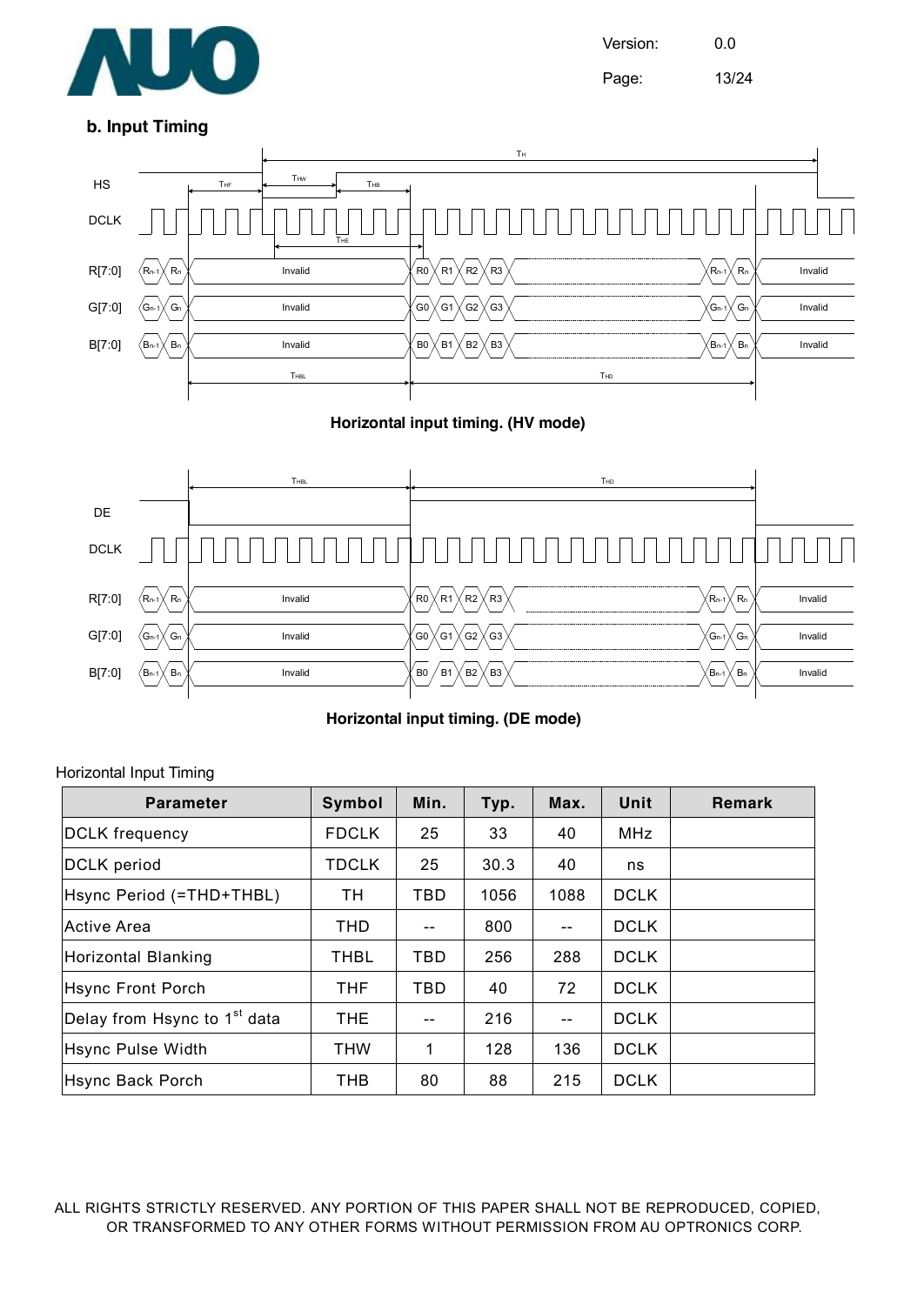

Page: 14/24



**Vertical timing. (HV mode)** 



#### **Vertical timing. (DE mode)**

#### Vertical Input Timing

| <b>Parameter</b>             | <b>Symbol</b> | Min.  | Typ. | Max. | Unit        | Remark |
|------------------------------|---------------|-------|------|------|-------------|--------|
| Vsync Period (=TVD+TVBL)     | <b>TV</b>     | $- -$ | 505  | 525  | Th          |        |
| <b>Active lines</b>          | <b>TVD</b>    | $- -$ | 480  | --   | Тh          |        |
| Vertical blanking (=TVF+TVE) | <b>TVBL</b>   | $-$   | 25   | 45   | Th          |        |
| Vsync Front Porch            | <b>TVF</b>    | $- -$ | 1    | 21   | Th          |        |
| <b>GD Start Pulse Delay</b>  | TVE.          | $- -$ | 24   | --   | HS          |        |
| Vsync Pulse Width            | <b>TVW</b>    | 1     | 3    | 16   | Th          |        |
| Hsync/Vsync Phase Shift      | <b>TVPD</b>   | 2     | 320  |      | <b>DCLK</b> |        |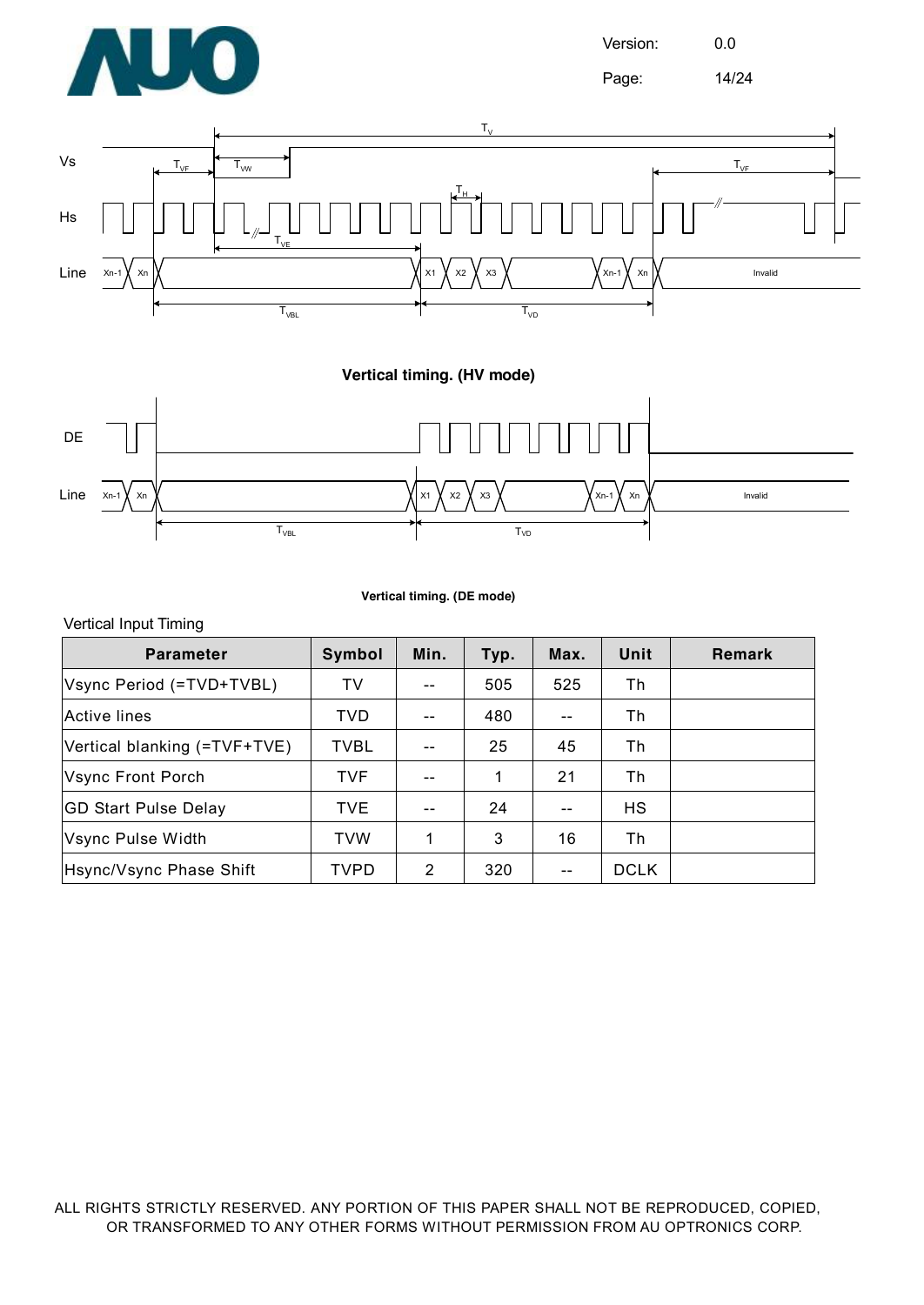

#### **6. Power On/Off Characteristics**

Vcc power and LED on/off sequence is as follows. Interface signals are also shown in the chart. Signals from any system shall be Hi-Z state or low level when Vcc is off.



#### **Power Sequence Timing**

| <b>Parameter</b> |      | Unit |      |      |
|------------------|------|------|------|------|
|                  | Min. | Typ. | Max. |      |
| T1               | 0.5  |      | 10   | [ms] |
| T <sub>2</sub>   | 30   | 40   | 50   | [ms] |
| T <sub>3</sub>   | 200  |      | -    | [ms] |
| T <sub>4</sub>   | 100  | -    | -    | [ms] |
| T <sub>5</sub>   | 0    | 16   | 50   | [ms] |
| T <sub>6</sub>   |      |      | 10   | [ms] |
| T7               | 1000 |      |      | [ms] |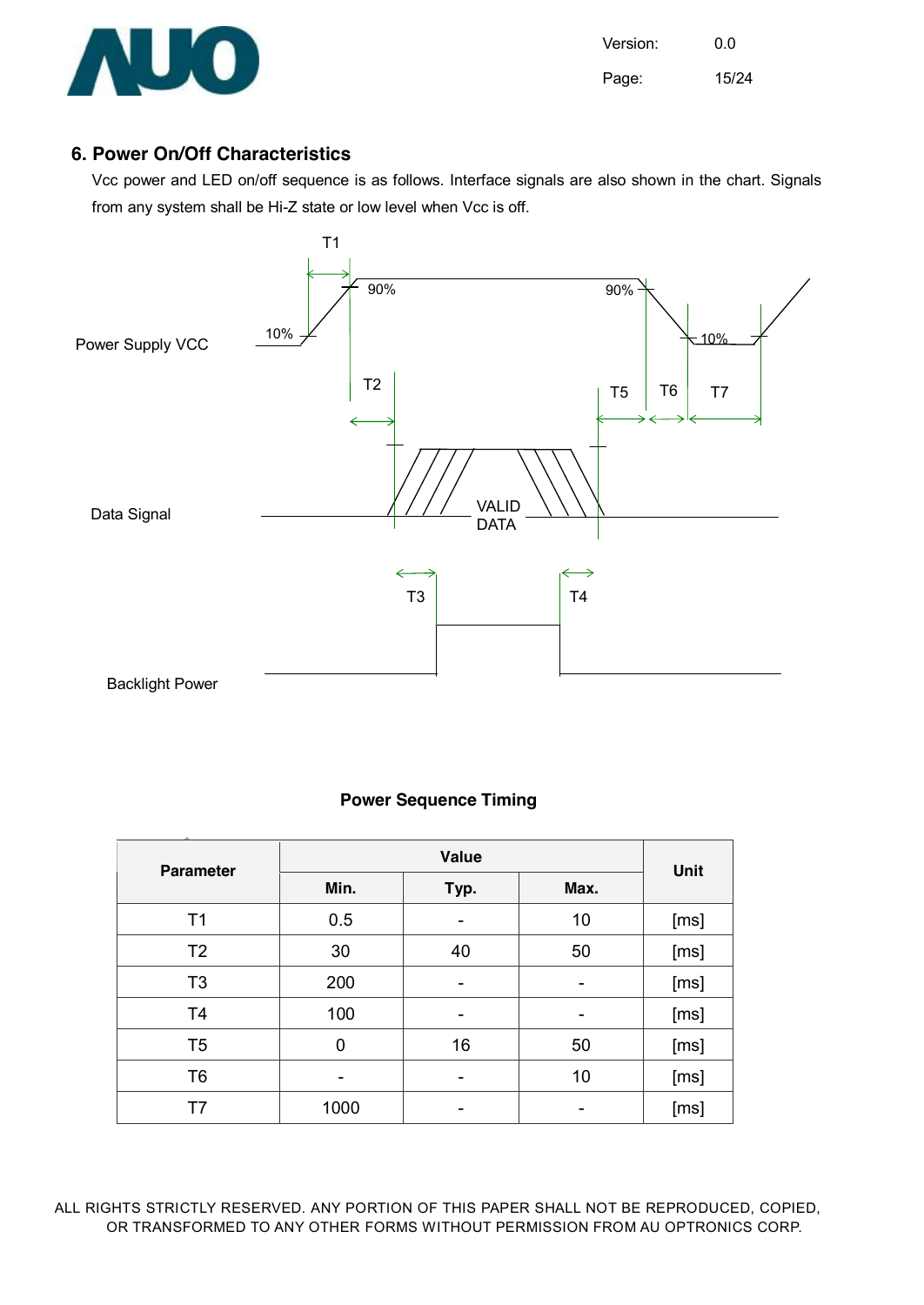

Page: 16/24

### **D. Optical Specification**

All optical specification is measured under typical condition (Note 1, 2)

| Item                 |               | <b>Symbol</b> | <b>Condition</b>              | Min.       | Typ.       | Max.       | Unit            | <b>Remark</b> |
|----------------------|---------------|---------------|-------------------------------|------------|------------|------------|-----------------|---------------|
| Response Time        |               |               |                               |            |            |            |                 |               |
| <b>Rise</b>          |               | <b>Tr</b>     | $\theta = 0^\circ$            | --         | 12         | 20         | ms              | Note 3        |
| Fall                 |               | <b>Tf</b>     |                               | --         | 18         | 30         | ms              |               |
| Contrast ratio       |               | <b>CR</b>     | At optimized<br>viewing angle | 250        | 350        |            |                 | Note 4        |
|                      | Top           |               |                               | 35         | 45         | --         |                 |               |
| <b>Viewing Angle</b> | <b>Bottom</b> |               | $CR \ge 10$                   | 55         | 65         | --         | deg.            | Note 5        |
|                      | Left          |               |                               | 55         | 65         |            |                 |               |
|                      | Right         |               |                               | 55         | 65         | --         |                 |               |
| <b>Brightness</b>    |               | $Y_L$         | $\theta = 0^\circ$            | 300        | 375        | $-$        | $\text{cd/m}^2$ | Note 6        |
|                      | White         | X             | $\theta = 0^\circ$            | 0.26       | 0.31       | 0.36       |                 |               |
|                      |               | Y             | $\theta = 0^\circ$            | 0.28       | 0.33       | 0.38       |                 |               |
|                      | Red           | X             | $\theta = 0^\circ$            | <b>TBD</b> | <b>TBD</b> | <b>TBD</b> |                 |               |
|                      |               | Y             | $\theta = 0^\circ$            | <b>TBD</b> | <b>TBD</b> | <b>TBD</b> |                 |               |
| Chromaticity         | Green         | X             | $\theta = 0^\circ$            | <b>TBD</b> | <b>TBD</b> | <b>TBD</b> |                 |               |
|                      |               | Y             | $\theta = 0^\circ$            | <b>TBD</b> | <b>TBD</b> | <b>TBD</b> |                 |               |
|                      | <b>Blue</b>   | X             | $\theta = 0^\circ$            | <b>TBD</b> | <b>TBD</b> | <b>TBD</b> |                 |               |
|                      |               | Y             | $\theta = 0^\circ$            | <b>TBD</b> | <b>TBD</b> | <b>TBD</b> |                 |               |
| Uniformity           |               | $\Delta Y_L$  | $\%$                          | 70         | 75         | --         | $\%$            | Note 7        |

Note 1: Ambient temperature =25℃, and LED lightbar voltage VL = 12 V. To be measured in the dark room.

Note 2: To be measured on the center area of panel with a viewing cone of 1° by Topcon luminance meter BM-5A, after 15 minutes operation.

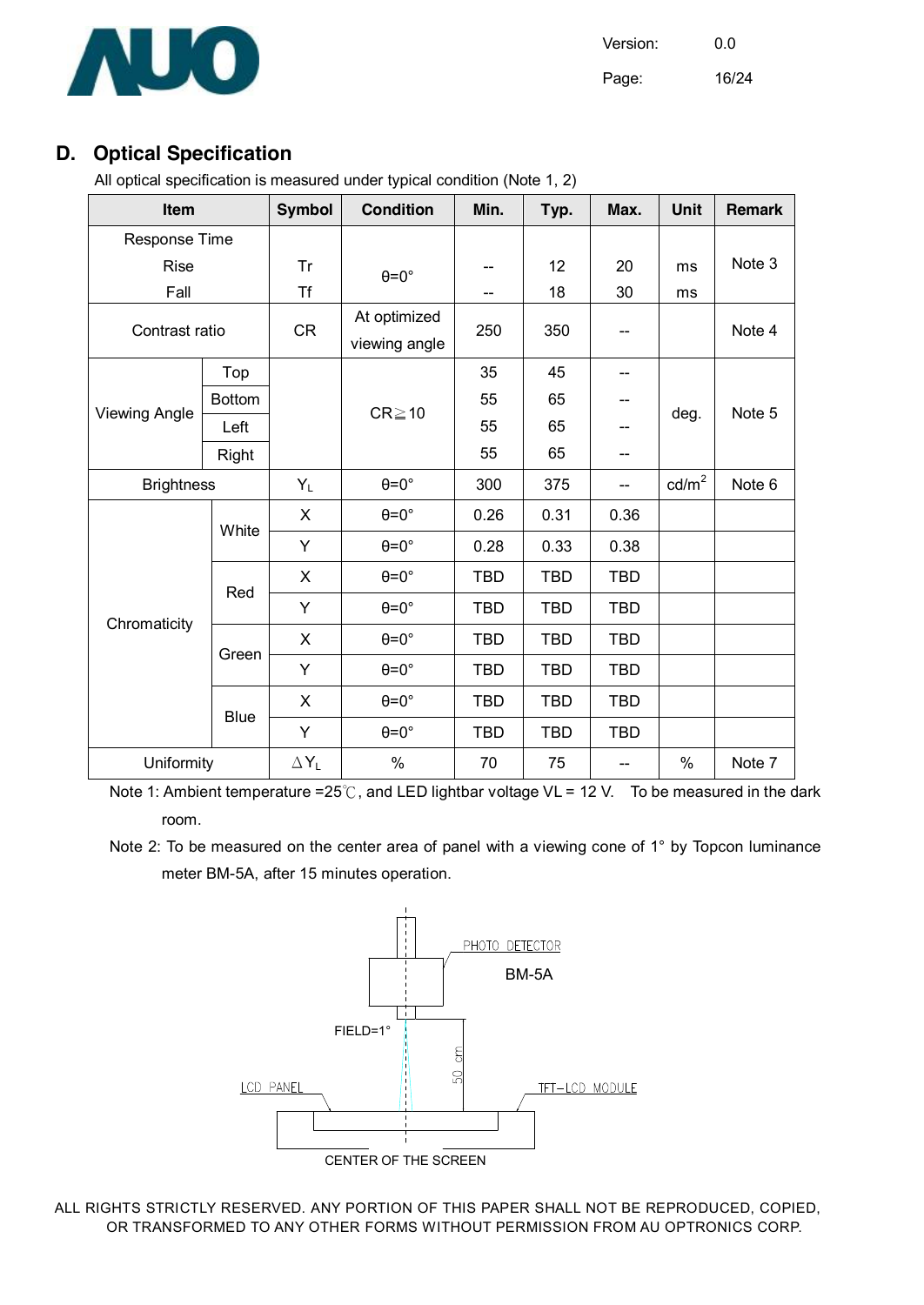

Version: 0.0 Page: 17/24

#### Note 3: Definition of response time:

The output signals of photo detector are measured when the input signals are changed from "black" to "white"(falling time) and from "white" to "black"(rising time), respectively.

The response time is defined as the time interval between the 10% and 90% of amplitudes. Refer to figure as below.



Note 4.Definition of contrast ratio:

Contrast ratio is calculated with the following formula.

Photo detector output when LCD is at "Black" status Contrast ratio  $(CR) = \frac{\text{Photo detector output when LCD is at "White" status}}{\text{Deformation}}$ 

Note 5. Definition of viewing angle,  $\theta$ , Refer to figure as below.



Note 6. Measured at the center area of the panel when all the input terminals of LCD panel are electrically opened.

Note 7: Luminance Uniformity of these 9 points is defined as below: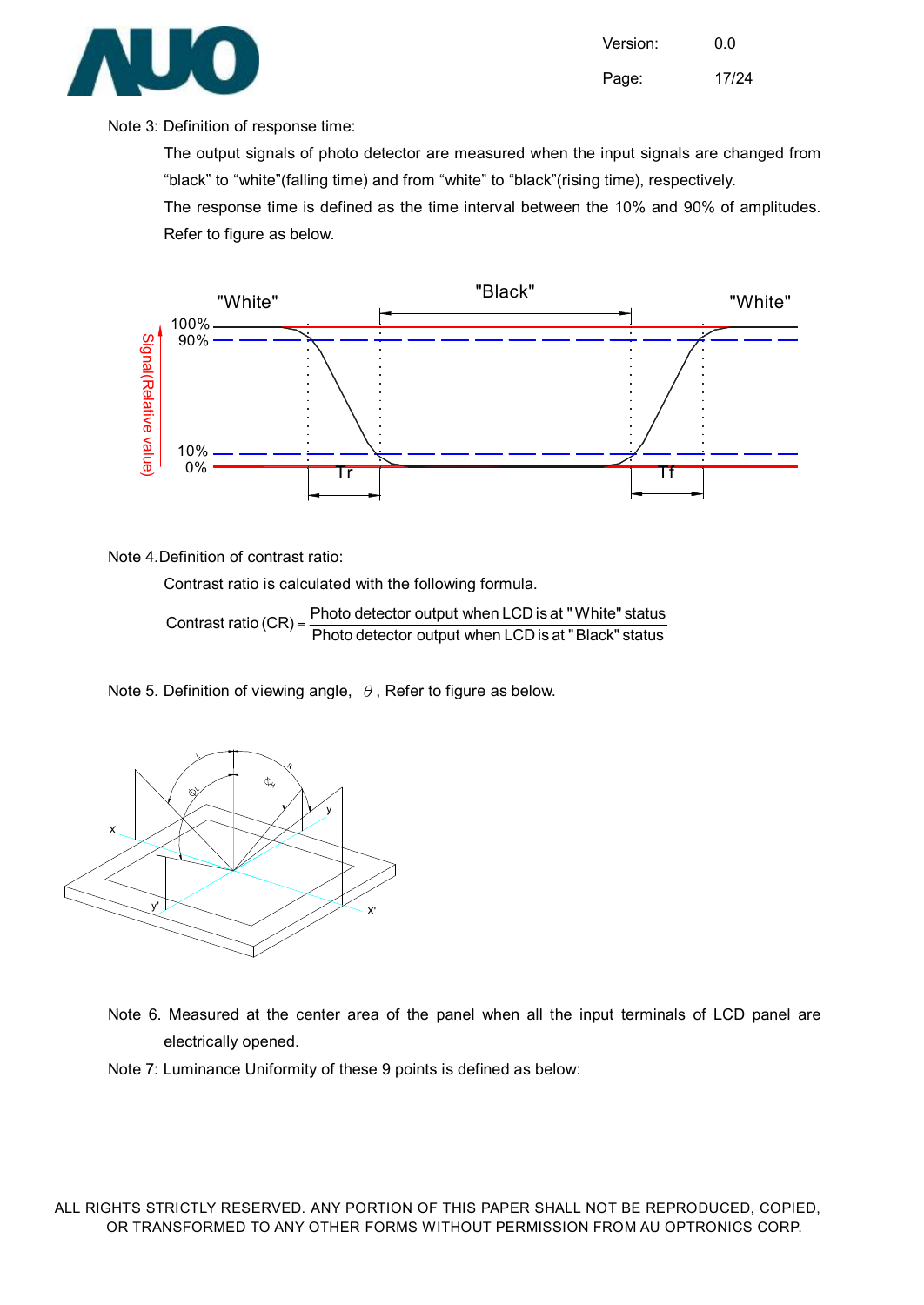

Page: 18/24





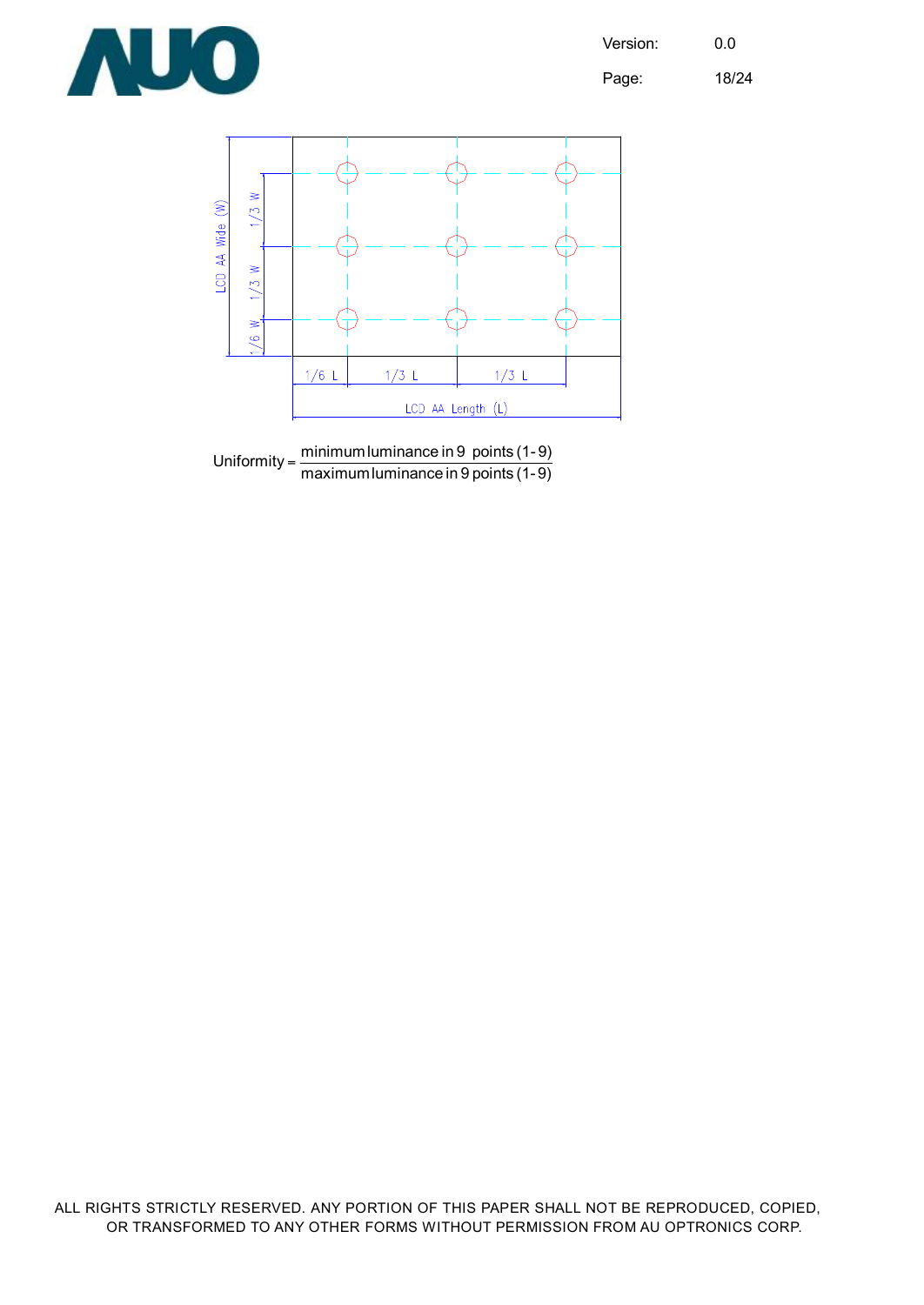

Page: 19/24

#### **E. Reliability Test Items**

| No.            | <b>Test items</b>                  | <b>Conditions</b>                                                                                                                  | <b>Remark</b>      |                                                                 |
|----------------|------------------------------------|------------------------------------------------------------------------------------------------------------------------------------|--------------------|-----------------------------------------------------------------|
| 1              | <b>High Temperature Storage</b>    | Ta= $80^{\circ}$ C                                                                                                                 | 240Hrs             |                                                                 |
| $\overline{2}$ | Low Temperature Storage            | Ta= $-30^{\circ}$ C                                                                                                                | 240Hrs             |                                                                 |
| 3              | <b>High Ttemperature Operation</b> | Tp= $70^{\circ}$ C                                                                                                                 | 240Hrs             |                                                                 |
| 4              | Low Temperature Operation          | Ta= $-20^{\circ}$ C                                                                                                                | 240Hrs             |                                                                 |
| 5              | High Temperature & High Humidity   | Tp= 50℃. 80% RH                                                                                                                    | 240Hrs             | Operation                                                       |
| 6              | <b>Heat Shock</b>                  | $-20^{\circ}$ C $\sim$ 70 $^{\circ}$ C, 50 cycle,                                                                                  | 2Hrs/cycle         | Non-operation                                                   |
| 7              | Electrostatic Discharge            | Contact = $\pm$ 4 kV, class B<br>$Air = ± 8$ kV, class B                                                                           |                    | Note 5                                                          |
| 8              | Image Sticking                     | $25^{\circ}$ C, 4hrs                                                                                                               | Note 6             |                                                                 |
| 9              | Vibration                          | Frequency range : 8~33.3Hz<br><b>Stoke</b><br>: 1.3mm<br>Sweep<br>2 hours for each direction of X, Y, Z<br>4 hours for Y direction | : 2.9G, 33.3~400Hz | Non-operation<br>JIS C7021, A-10<br>condition A<br>: 15 minutes |
| 10             | <b>Mechanical Shock</b>            | 100G. 6ms, ±X,±Y,±Z<br>3 times for each direction                                                                                  |                    | Non-operation<br>JIS C7021,<br>$A-7$<br>condition C             |
| 11             | Vibration (With Carton)            | Random vibration:<br>$0.015G^2$ /Hz from 5~200Hz<br>-6dB/Octave from 200~500Hz                                                     |                    | IEC 68-34                                                       |
| 12             | Drop With Carton)                  | Height: 60cm<br>1 corner, 3 edges, 6 surfaces                                                                                      |                    |                                                                 |
| 13             | Pressure                           | 5kg, 5sec                                                                                                                          |                    | Note 7                                                          |

Note 1: Ta: Ambient Temperature. Tp: Panel Surface Temperature

Note 2: In the standard conditions, there is not display function NG issue occurred. All the cosmetic specification is judged before the reliability stress.

Note 3: All the cosmetic specification is judged before the reliability stress.

Note 4: temperature and relative umidity range is shown in the figure below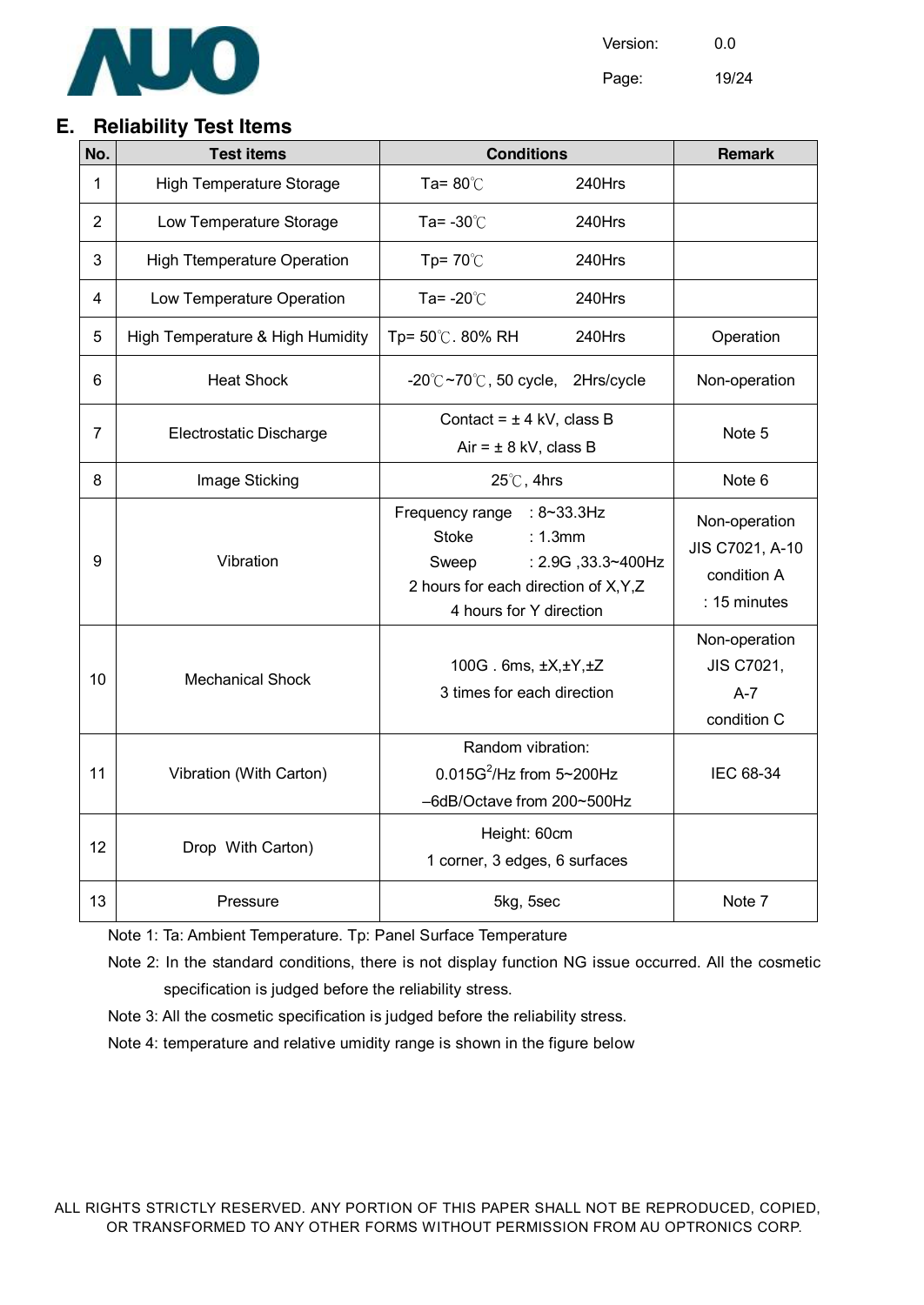

Page: 20/24



Note5 : All test techniques follow IEC6100-4-2 standard.



Note 6: Operate with chess board pattern as figure and lasting time and temperature as the conditions. Then judge with 50% gray level, the mura is not worse than AUO defined limited sample.





Note 7: The panel is tested as figure. The jig is  $\phi$  10 mm made by Cu with rubber and the loading

ALL RIGHTS STRICTLY RESERVED. ANY PORTION OF THIS PAPER SHALL NOT BE REPRODUCED, COPIED, OR TRANSFORMED TO ANY OTHER FORMS WITHOUT PERMISSION FROM AU OPTRONICS CORP. speed is 3mm/min on position A~E. After the condition, no glass crack will be found and panel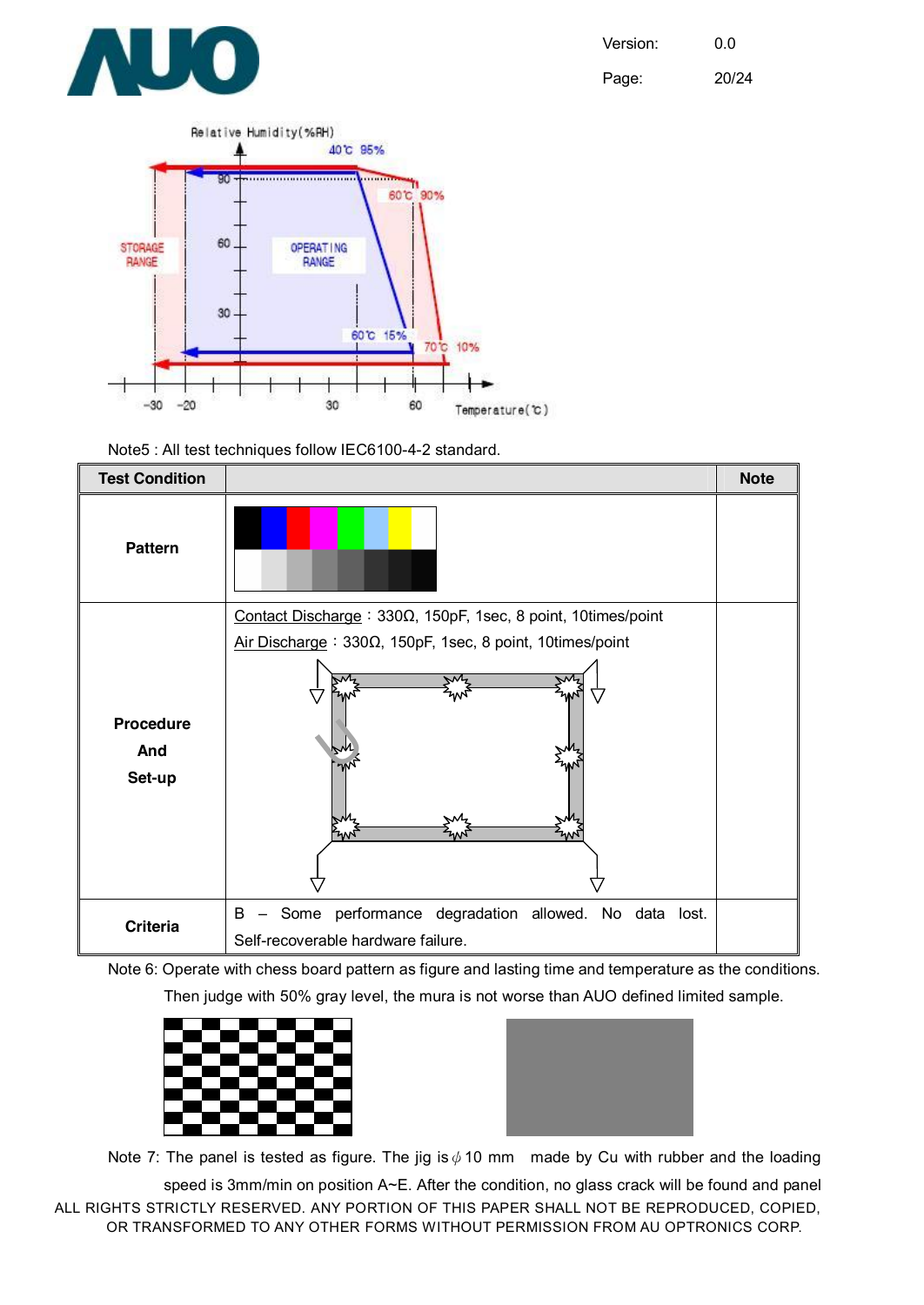

Page: 21/24

#### function check is OK.( no guarantee LC mura、LC bubble)

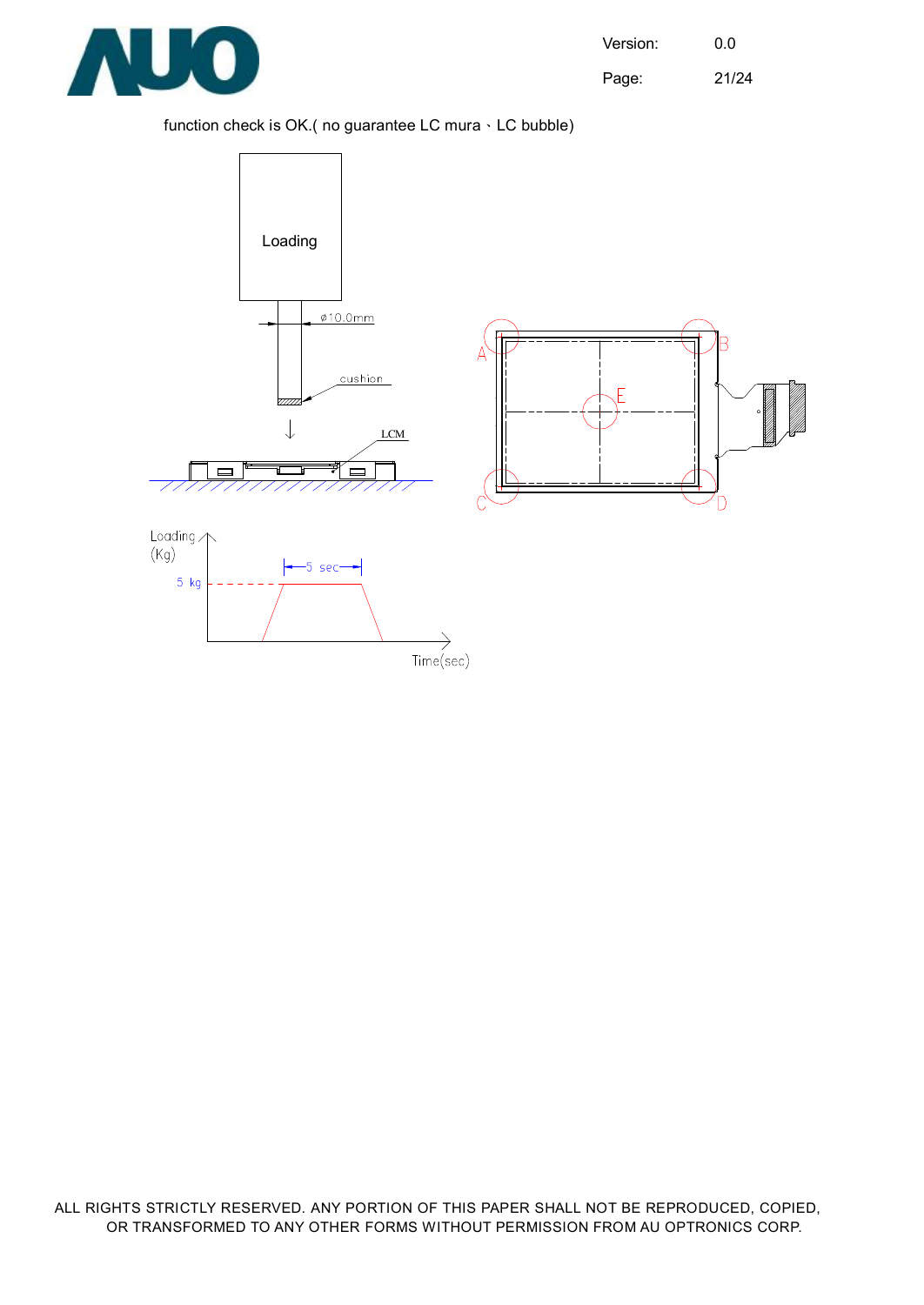

Page: 22/24

#### **F. Packing and Marking**

**1. Packing Form** 

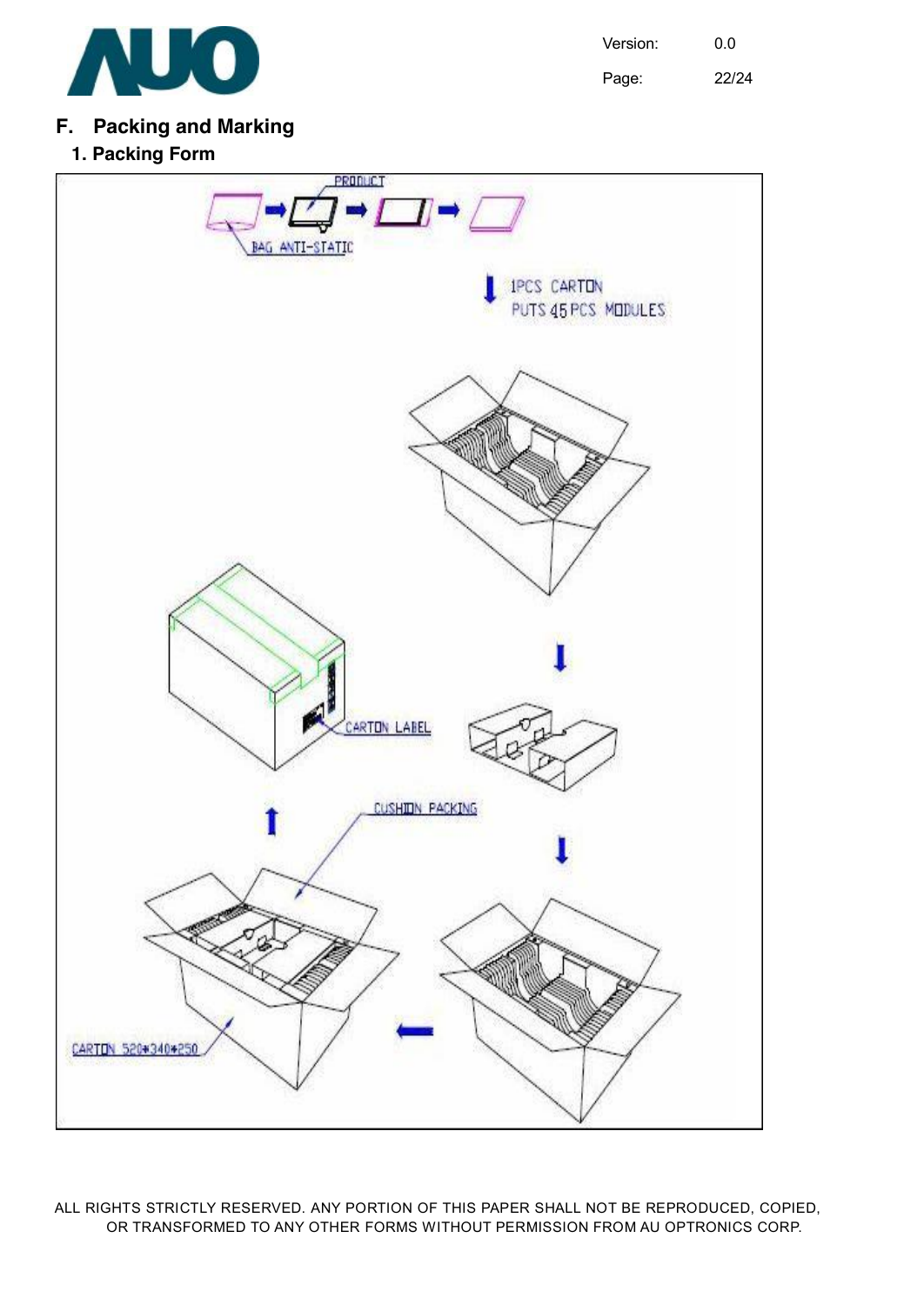

Version: 0.0 Page: 23/24

#### **2. Module/Panel Label Information**

The module/panel (collectively called as the "Product") will be attached with a label of Shipping Number which represents the identification of the Product at a specific location. Refer to the Product outline drawing for detailed location and size of the label. The label is composed of a 22-digit serial number with the following definition:

#### **ABCDEFGHIJKLMNOPQRSTUV**

For internal system usage and production serial numbers.

-AUO Module or Panel factory code, represents the final production factory to complete the Product L-Product version code, ranging from 0~9 or A~Z (for Version after 9)

-Week Code, the production week when the product is finished at its production process.

Example: 501M06ZL06123456781Z05: Product Manufacturing Week Code: WK50 Product Version: Version 1 Product Manufactuing Factory: M06

#### **3. Carton Label Information**

The packing carton will be attached with a carton label where packing Q'ty, AUO Model Name, AUO Part Number, Customer Part Number (Optional) and a series of Carton Number in 13 or 14 digits are printed. The Carton Number is apparing in the following format:

ABC-DEFG-HIJK-LMN<br>DEFG appear after first "-" represents the packing date of the carton<br>Date from 01 to 31<br>Month, ranging from 1~9, A~C. A for Oct, B for Nov and C for Dec.<br>A.D. year, ranging from 1~9 and 0. The single dig

Refer to the drawing of packing format for the location and size of the carton label.

#### **G. Application Note**

- **1. Application Circuit**
- **2. System block**